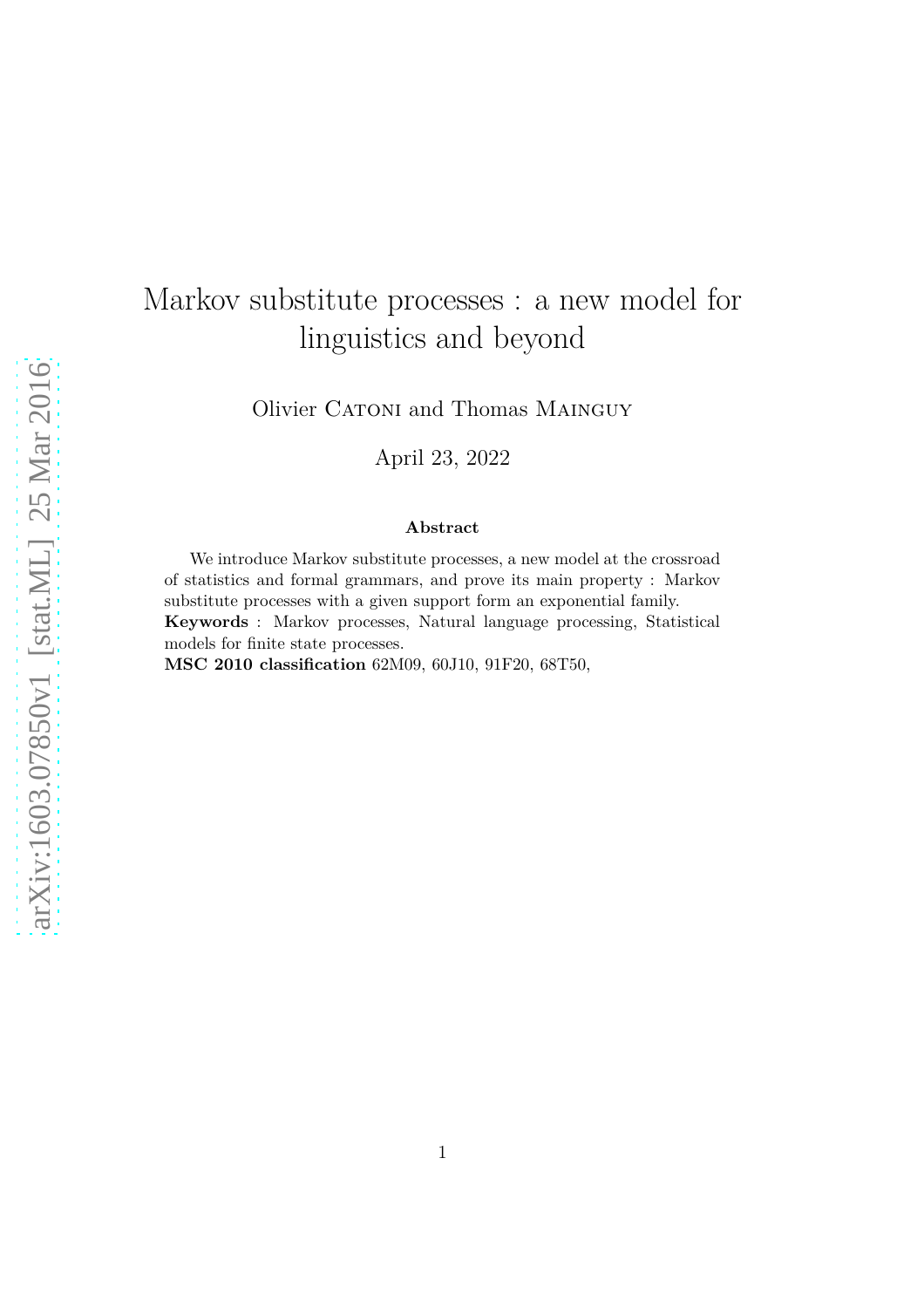## **1 Introduction**

We defined in a previous work [\[Mainguy, 2014\]](#page-21-0) Markov substitute models with linguistics in mind [\[Stabler, 2009,](#page-21-1)[Roark, 2001\]](#page-21-2). Our purpose was to propose families of probability measures on sentences (finite sequences of words taken from a given finite dictionary), and use them to learn the syntax of a language from an i.i.d. random sample of sentences by performing some suitable kind of statistical estimation. However, the model we built with this idea in mind turned out to be a general purpose extension of Markov chains that can be applied to other types of data.

## **2 Definition of Markov substitute models**

According to our definition, a Markov substitute model is a family of probability measures on finite sequences of words taken from a finite dictionary *D*. Therefore, the state space of the model is  $D^+ = \bigcup_{j=1}^{\infty} D^j$ , the set of all sentences of finite non-zero length. Adding the empty string  $\varepsilon$  of zero length, we will also consider  $D^* = \{\varepsilon\} \cup D^+$ .

In a Markov substitute model, some expressions (subsequences of words) can be substituted to others independently from the context. To give a precise definition of this property, it is useful to introduce the insertion operator  $\alpha$ . It operates on a two sided context  $x = (x_1, x_2) \in D^* \times D^*$ , (where the left and right contexts  $x_1$ and  $x_2$  may be empty strings), and an expression  $y \in D^+$  (that is a non-empty finite string of words). The insertion operator is defined as

$$
\alpha(x, y) = \gamma(x_1, y, x_2), \qquad x \in D^* \times D^*, y \in D^+,
$$

where  $\gamma$  is the concatenation operator that simply pieces strings together. Remark that given  $x \in (D^*)^2$ , the map

$$
D^+ \to D^+
$$
  

$$
y \mapsto \alpha(x, y)
$$

is one to one, whereas for a given  $y \in D^+$ , the map

$$
(D^*)^2 \to D^+
$$

$$
x \mapsto \alpha(x, y)
$$

is not, since, for instance,  $\gamma(y, y, y') = \alpha((y, y'), y) = \alpha[(\varepsilon, \gamma(y, y'), y)]$ .

We define Markov substitute models in terms of Markov substitute sets.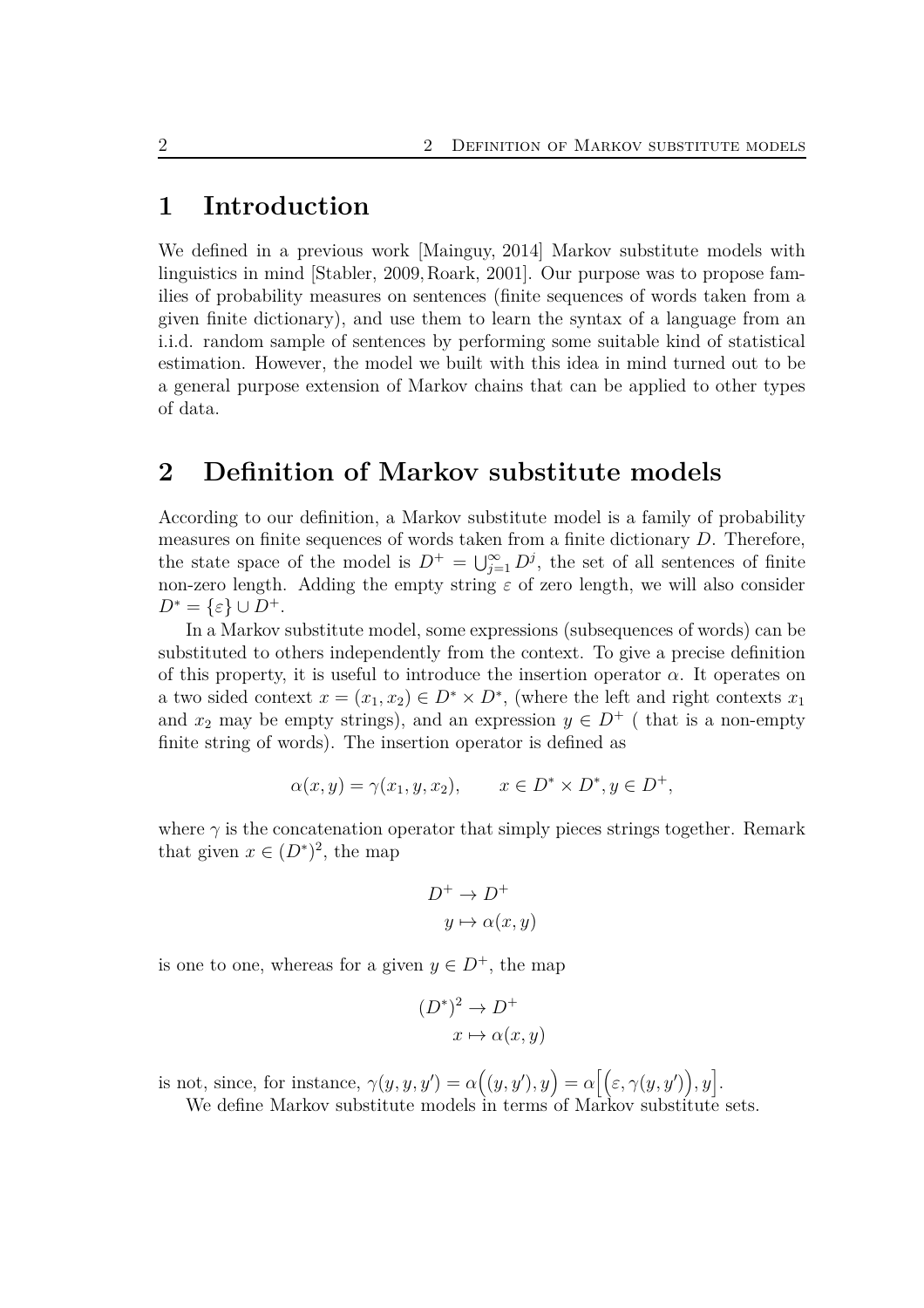#### **Definition 2.1**

*Consider a domain*  $\mathscr{D} \subset D^+$  *(that may be*  $D^+$  *itself or any subset of it). Consider a probability distribution*  $P \in \mathcal{M}_+^1(D^+)$  *on nonempty strings of words, such that* supp(P)  $\subset \mathscr{D}$ . Introducing the domain  $\mathscr{D}$  allows for instance to impose if needed *that* P *has a finite support. The support of* P *defines a language (a subset of non empty strings of words), and* P *itself indicates the probability to observe any given sentence in this language.* A set  $B \subset D^+$  of syntagms is called a Markov substitute *set of the string distribution* P *if and only if there exists a skew-symmetric function*  $\beta: B \times B \to \mathbb{R}$ , called a substitute exponent, such that for any context  $x \in (D^*)^2$ *and any*  $y, y' \in B$ *, such that*  $\{\alpha(x, y), \alpha(x, y')\} \subset \mathcal{D}$ *,* 

<span id="page-2-0"></span>
$$
P(\alpha(x, y')) = P(\alpha(x, y)) \exp(\beta(y, y')).
$$
\n(2.1)

(By skew symmetric, we mean that  $\beta(y, y') = -\beta(y', y)$ .) We chose the notation *β* instead of  $β_B$ , because in the case when  ${y, y' } ⊂ B ∩ B'$ , the intersection of two Markov substitute sets, the substitute exponents involved in the property that *B* is a Markov substitute set and in the property that *B*′ is a Markov substitute set are the same when the pair  $\{y, y'\}$  is active, meaning that there is  $x \in (D^*)^2$ , such that  $P(\alpha(x, y)) > 0$  and  $P(\alpha(x, y')) > 0$  and are arbitrary and therefore can also be chosen to be the same when the pair  $\{y, y'\}$  is not active.

#### **Proposition 2.1**

*For any Markov substitute set B of* P *on the domain*  $\mathscr{D}$ *, for any*  $x_1, x_2 \in (D^*)^2$ *and any*  $y_1, y_2 \in B$  *such that*  $\{\alpha(x_i, y_j), 1 \leq i \leq 2, 1 \leq j \leq 2\} \subset \mathcal{D}$ ,

$$
P(\alpha(x_1, y_1))P(\alpha(x_2, y_2)) = P(\alpha(x_1, y_2))P(\alpha(x_2, y_1)).
$$
\n(2.2)

This proposition shows that we can exchange  $y_1$  and  $y_2$  in a pair of independent draws from P without changing the likelihood of this pair. This generalizes of course to larger i.i.d. samples drawn from P : we do not change the likelihood of the sample if we exchange  $y_1$  and  $y_2$  belonging to the same Markov substitute set *B*.

PROOF. Using the definition, we see that

$$
P(\alpha(x_1, y_1)) P(\alpha(x_2, y_2))
$$
  
=  $P(\alpha(x_1, y_2)) \exp(\beta(y_2, y_1)) P(\alpha(x_2, y_1)) \exp(\beta(y_1, y_2))$   
=  $P(\alpha(x_1, y_2)) P(\alpha(x_2, y_1)).$ 

Markov substitute sets have the following elementary properties.

#### **Proposition 2.2**

<span id="page-2-1"></span>− *A subset of a Markov substitute set is itself a Markov substitute set.*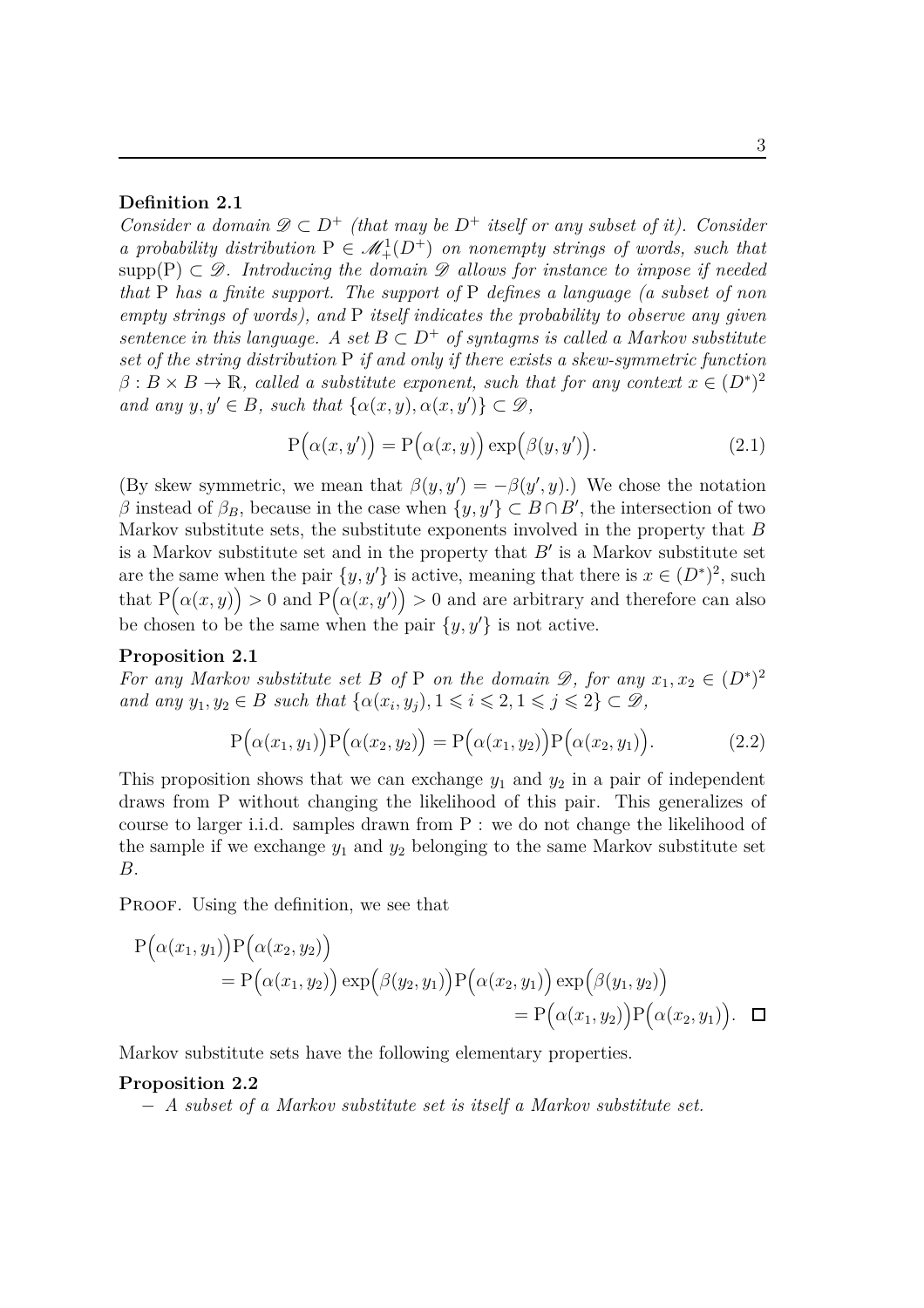- $A$  *set*  $B ⊂ D<sup>+</sup>$  *is a Markov substitute set if and only if, for any*  $y, y' ∈ B$ *, the pair* {*y, y*′} *is a Markov substitute set.*
- $-$  *If*  $B ⊂ D<sup>+</sup>$  *is a Markov substitute set and if*  $x ∈ (D<sup>*</sup>)<sup>2</sup>$  *then*

$$
\alpha(x, B) \stackrel{\text{def}}{=} \{ \alpha(x, y), y \in B \}
$$

*is also a Markov substitute set.*

PROOF. The first points are straightforward consequences of eq.  $(2.1)$ . As for the last point, writing  $x = (x_1, x_2)$ , where  $x_1, x_2 \in D^*$ , we see by the definitions that for any  $(z_1, z_2) \in (D^*)^2$  and any  $y, y' \in B$ , such that  $\{\alpha(z, \alpha(x, y)), \alpha(z, \alpha(x, y'))\} \subset$  $\mathscr{D}.$ 

$$
P[\alpha(z, \alpha(x, y'))] = P[\alpha((\gamma(z_1, x_1), \gamma(x_2, z_2)), y')]
$$
  
=  $P[\alpha(\gamma(z_1, x_1), \gamma(x_2, z_2), y)] \exp(\beta(y, y')) = P[\alpha(z, \alpha(x, y))] \exp(\beta(y, y')),$ 

proving that  $\alpha(x, B)$  is a Markov substitute set with substitute exponent

$$
\beta(\alpha(x, y), \alpha(x, y')) = \beta(y, y'), \qquad y, y' \in B.
$$

#### **Definition 2.2**

For any given family  $\mathscr B$  of subsets of  $D^+$ , we will say that the random process  $S \in D^+$  *is a B-Markov substitute process on the domain*  $D$  *if and only if all the members of*  $\mathscr B$  *are Markov substitute sets of its probability distribution*  $\mathbb P_S$ *. We will say that the probability distribution*  $\mathbb{P}_S$  *of S is a*  $\mathscr{B}$ -Markov substitute probability *measure on* D*. We will use the notation* M(D*,* B) *to denote the set of* B*-Markov substitute probability measures on* D*.*

## **3 Markov substitute processes as exponential families**

To describe the possible supports of  $\mathscr{B}$ -Markov substitute processes, we introduce the equivalence relation  $\sim_{\mathscr{B}}$  on  $\mathscr{D}$  that is the smallest one such that, for any  $x \in (D^*)^2$ ,  $y, y' \in B \in \mathcal{B}$ , such that  $\alpha(x, \{y, y'\}) \subset \mathcal{D}$ ,

<span id="page-3-0"></span>
$$
\alpha(x, y) \sim_{\mathscr{B}} \alpha(x, y').
$$

In other words,  $\mathscr{D}/\sim_{\mathscr{B}}$  are the connected components of the graph

$$
\mathcal{G}(\mathcal{D}, \mathcal{B}) = \left\{ \left( \alpha(x, y), \alpha(x, y') \right), x \in (D^*)^2, y, y' \in B \in \mathcal{B} \right\} \cap \left( \mathcal{D} \times \mathcal{D} \right). \tag{3.1}
$$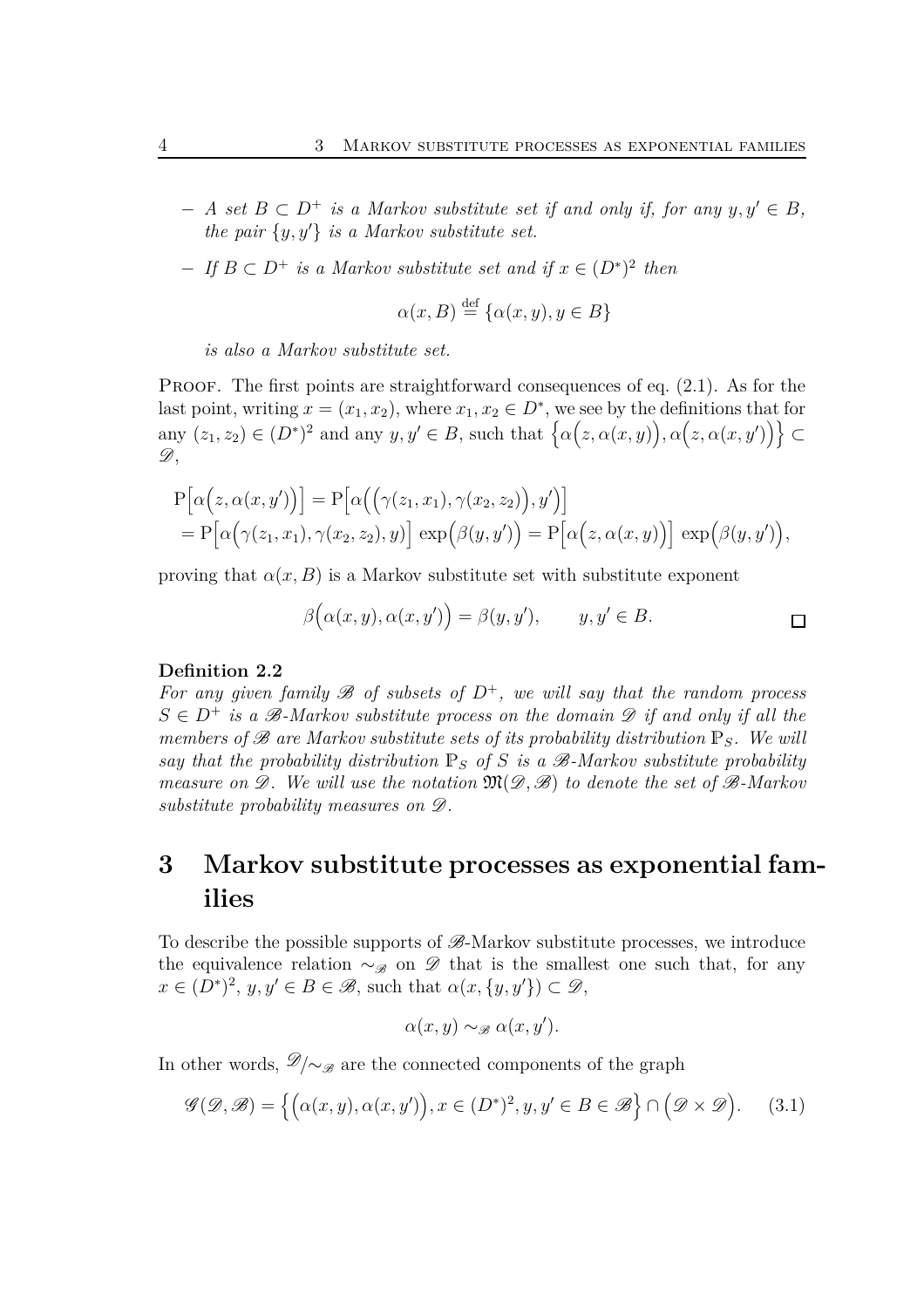It turns out that for any domain  $\mathscr{D} \subset D^+$  and any family  $\mathscr{B}$  of subsets of  $D^+$ ,  $\mathfrak{M}(\mathscr{D},\mathscr{B})\neq\emptyset$ . To prove this, it will be useful to introduce the special family of independent Markov substitute processes. Given a strict sub-probability measure  $\xi \in \mathscr{M}_+(D)$ , let us put

$$
r = 1 - \sum_{w \in D} \xi(w) > 0,
$$

and let us define the independent process  $\tilde{S}_{\xi}$  by its distribution

$$
\mathbb{P}\left(\widetilde{S}_{\xi} = w_{1:k}\right) = \frac{r}{1-r} \prod_{j=1}^{k} \xi(w_j).
$$

Let us remark that  $\mathbb{P}[\ell(\tilde{S}_{\xi})] = L = r(1-r)^{L-1}$ . It is easy to see from the definition that  $\text{supp}(\xi)^{+} = \text{supp}(\tilde{S}_{\xi})$  is a Markov substitute set of the independent Markov substitute process  $\tilde{S}_{\xi}$  and that its substitute exponent is equal to

$$
\beta(y, y') = \log \left( \frac{\mathbb{P}(\widetilde{S}_{\xi} = y')}{\mathbb{P}(\widetilde{S}_{\xi} = y)} \right), \qquad y, y' \in \text{supp}(\xi)^+.
$$

#### <span id="page-4-3"></span>**Proposition 3.1**

*For any domain*  $\mathscr D$  *and any family*  $\mathscr B$  *of subsets of*  $D^+$ *, for any*  $\mathscr B$ *-Markov substitute measure* P *on*  $\mathscr{D}$ *, there is a subset*  $\mathscr{C}_P \subset \mathscr{D}/\sim_{\mathscr{B}}$  *of components of*  $\mathscr{D}$  *such that the support* supp(P) *is of the form*

<span id="page-4-0"></span>
$$
supp(P) = \bigcup_{C \in \mathscr{C}_P} C. \tag{3.2}
$$

*Conversely, for any subset*  $\mathscr{C} \subset \mathscr{D}/\sim_{\mathscr{B}}$  *of components of*  $\mathscr{D}$ *, any strict subprobability measure*  $\xi \in M_+(D)$ *, such that* supp( $\xi$ ) = *D, and any probability measure*  $\mu \in \mathcal{M}^1_+$  $(\mathscr{D}_{\mathscr{P}})$ , such that supp $(\mu) = \mathscr{C}$ , the probability measure on  $\mathscr{D}$ *defined as*

<span id="page-4-1"></span>
$$
P(s) = \sum_{C \in \mathscr{C}} \mathbb{1}(s \in C)\mu(C)\mathbb{P}\left(\tilde{S}_{\xi} = s \mid \tilde{S}_{\xi} \in C\right), \qquad s \in \mathscr{D},\tag{3.3}
$$

*is a* B*-Markov substitute measure on the domain* D *with support*

<span id="page-4-2"></span>
$$
supp(P) = \bigcup_{C \in \mathcal{C}} C.
$$
\n(3.4)

PROOF. Let

$$
\mathscr{C}_{\mathcal{P}} = \Big\{ C \in \mathscr{D}/\!\!\sim_{\mathscr{B}}; \, \mathrm{P}(C) > 0 \Big\},\
$$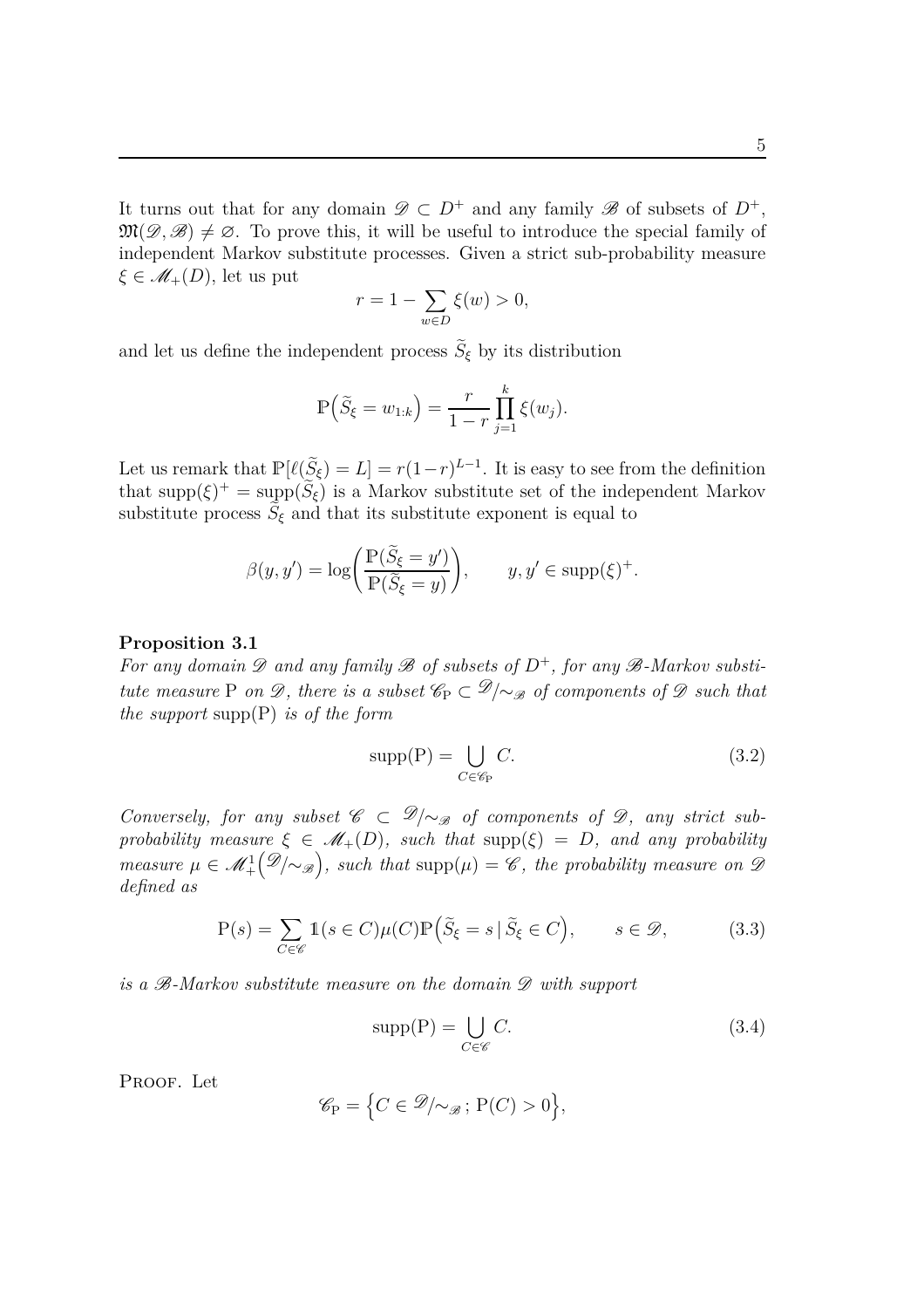so that obviously supp $(P) \subset \bigcup$  $C \in \mathscr{C}_{\mathrm{P}}$ *C*. Conversely, for any  $C \in \mathscr{C}_P$ , there is  $s_C \in C$ such that  $P(s_C) > 0$ . By definition of  $\mathscr{D}/\sim_{\mathscr{B}}$ , for any  $s \in C \in \mathscr{C}_P \in \mathscr{D}/\sim_{\mathscr{B}}$ , there are finite sequences

$$
s_k \in C, \qquad 0 \le k \le \ell, \n x_k \in (D^*)^2, \qquad 1 \le k \le \ell, \n B_k \in \mathcal{B}, \qquad 1 \le k \le \ell, \n (y_k, y'_k) \in B_k^2, \qquad 1 \le k \le \ell,
$$

such that  $s_0 = s_C$ ,  $s_\ell = s$ ,  $s_{k-1} = \alpha(x_k, y'_k)$  and  $s_k = \alpha(x_k, y_k)$ ,  $1 \leq k \leq \ell$ . Consequently

$$
P(s) = P(s_C) \prod_{k=1}^{\ell} \exp(\beta(y'_k, y_k)) > 0,
$$

so that  $C \subset \text{supp}(P)$ . Therefore  $\bigcup$  $C \in \mathscr{C}_{\mathrm{P}}$  $C \subset \text{supp}(P)$ , proving eq. [\(3.2](#page-4-0)).

Let us now come to the second part of the proposition. The support of  $\tilde{S}_{\xi}$ being  $D^+$ , it is clear that the support of *S* defined by eq. [\(3.3\)](#page-4-1) is the one defined by eq. [\(3.4](#page-4-2)). For any  $B \in \mathscr{B}$ , let us define

$$
\beta(y, y') = \log\bigg(\frac{\mathbb{P}(\widetilde{S}_{\xi} = y')}{\mathbb{P}(\widetilde{S}_{\xi} = y)}\bigg), \qquad y, y' \in B.
$$

For any  $B \in \mathscr{B}$ , any  $x \in (D^*)^2$ , any  $y, y' \in B$ , such that  $\alpha(x, \{y, y'\}) \subset \mathscr{D}$ , there is  $C \in \mathscr{D}/\sim_{\mathscr{B}}$  such that  $\alpha(x, \{y, y'\}) \subset C$  and

$$
P(\alpha(x, y')) = \frac{\mu(C)P(\tilde{S}_{\xi} = \alpha(x, y'))}{P(\tilde{S}_{\xi} \in C)}
$$
  
= 
$$
\frac{\mu(C)P(\tilde{S}_{\xi} = \alpha(x, y))P(\tilde{S}_{\xi} = y')}{P(\tilde{S}_{\xi} \in C)P(\tilde{S}_{\xi} = y)}
$$
  
= 
$$
P(\alpha(x, y)) \exp(\beta(y, y')),
$$

proving that *B* satisfies eq. [\(2.1\)](#page-2-0) on page [3,](#page-2-0) and therefore that  $P \in \mathfrak{M}(\mathcal{D}, \mathcal{B})$ . Remark that in this proof, we have taken advantage of the fact that the Markov substitute property is stable by conditioning.  $\Box$ 

#### <span id="page-5-0"></span>**Lemma 3.2**

*In the case when*  $\mathfrak{M}(\mathscr{D}, \mathscr{B}) = \mathfrak{M}(\mathscr{D}, \mathscr{B}')$ , then  $\mathscr{D}/\sim_{\mathscr{B}} = \mathscr{D}/\sim_{\mathscr{B}'}$ .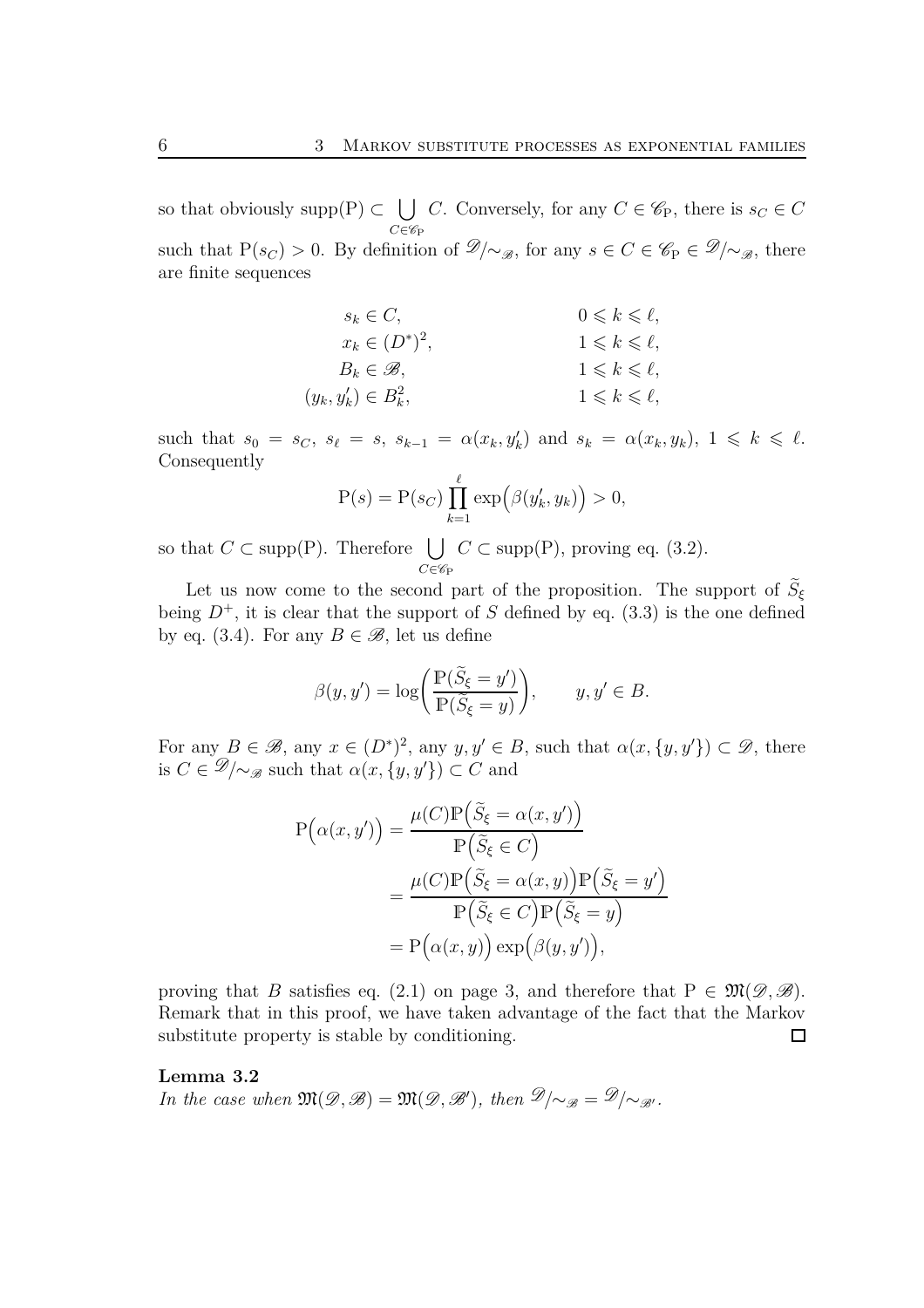PROOF. Assume that the hypothesis stated in the lemma is satisfied. According to the previous proposition, for any  $C \in \mathcal{D}/\sim_{\mathcal{B}}$ , there is P  $\in \mathfrak{M}(\mathcal{D}, \mathcal{B})$  such that supp(P) = *C*. Since P ∈  $\mathfrak{M}(\mathscr{D}, \mathscr{B}')$ , there is also  $\mathscr{C}' \subset \mathscr{D}/\sim_{\mathscr{B}'}$  such that  $C = \text{supp}(P) = \bigcup \mathscr{C}'$ . Therefore  $\mathscr{D}/\sim_{\mathscr{B}}$  is a coarser partition than  $\mathscr{D}/\sim_{\mathscr{B}'}$ . As  $\mathscr{B}$ and  $\mathscr{B}'$  play symmetric roles, the reverse is also true, so that the two partitions are equal, each being coarser than the other one.  $\Box$ 

We are now going to show that the set  $\mathfrak{M}(\mathscr{D},\mathscr{B})$  of  $\mathscr{B}$ -Markov processes on the domain  $\mathscr D$  forms an exponential family, although we will unfortunately do it in a non constructive way: we will not be able to provide an efficient algorithm to compute the corresponding energy function (or in other terms sufficient statistics). Moreover, we will restrict ourselves to the case when  $\mathscr B$  is a finite family of finite subsets of  $D^+$ .

#### **Definition 3.1**

*Given a domain*  $\mathscr{D} \subset D^+$ , *a set*  $\mathscr{B}$  *of subsets of*  $D^+$  *and a subset*  $\mathscr{C} \subset \mathscr{D}/\sim_{\mathscr{B}}$ *of components of*  $\mathscr{D}/\sim_{\mathscr{B}}$ , define  $\mathfrak{M}_{\mathscr{C}}(\mathscr{D},\mathscr{B})$  as the set of  $\mathscr{B}$ -Markov probability *measures on*  $\mathscr{D}$  *whose support is*  $\bigcup \mathscr{C} = \bigcup$  $C \in \mathscr{C}$ *C.*

#### <span id="page-6-0"></span>**Proposition 3.3**

*Given any domain*  $\mathscr{D} \subset D^+$ —that may be infinite and may be  $D^+$  itself—any finite *set*  $\mathscr B$  *of finite subsets of*  $D^+$ *, there is a finite set of pairs*  $\mathscr P$ *, that we can choose such that each one is included in a member of* B*, such that the sets of* B*-Markov and* P*-Markov substitute processes on the domain* D *are the same—that is such that*  $\mathfrak{M}(\mathscr{D}, \mathscr{B}) = \mathfrak{M}(\mathscr{D}, \mathscr{P})$ *. Moreover, since it is finite, we can if required choose* P *to be minimal for the inclusion relation—meaning that removing a pair from*  $\mathscr P$  would change  $\mathfrak M(\mathscr D,\mathscr P)$  to a broader model.

*For any finite subset of components*  $\mathscr{C} \subset \mathscr{D}/\sim_{\mathscr{B}}$ *, let us define the set of active pairs as*

$$
\mathscr{A} = \Big\{ \{y, y'\} \in \mathscr{P}, \text{ there is } x \in (D^*)^2 \text{ such that } \alpha(x, \{y, y'\}) \subset \bigcup_{C \in \mathscr{C}} C \Big\}.
$$

*There is a non empty subset of pairs*  $\mathscr{F} \subset \mathscr{A}$ , a matrix  $(e_{i,j}, i \in \mathscr{F}, j \in \mathscr{A} \setminus \mathscr{F}$ , *a finite index set*  $\mathscr{I} = \mathscr{F} \cup \mathscr{C}$ *, and energy functions* 

$$
U_i: \bigcup_{C \in \mathscr{C}} C \to \mathbb{R},
$$
  

$$
s \mapsto U_i(s), \qquad i \in \mathscr{I},
$$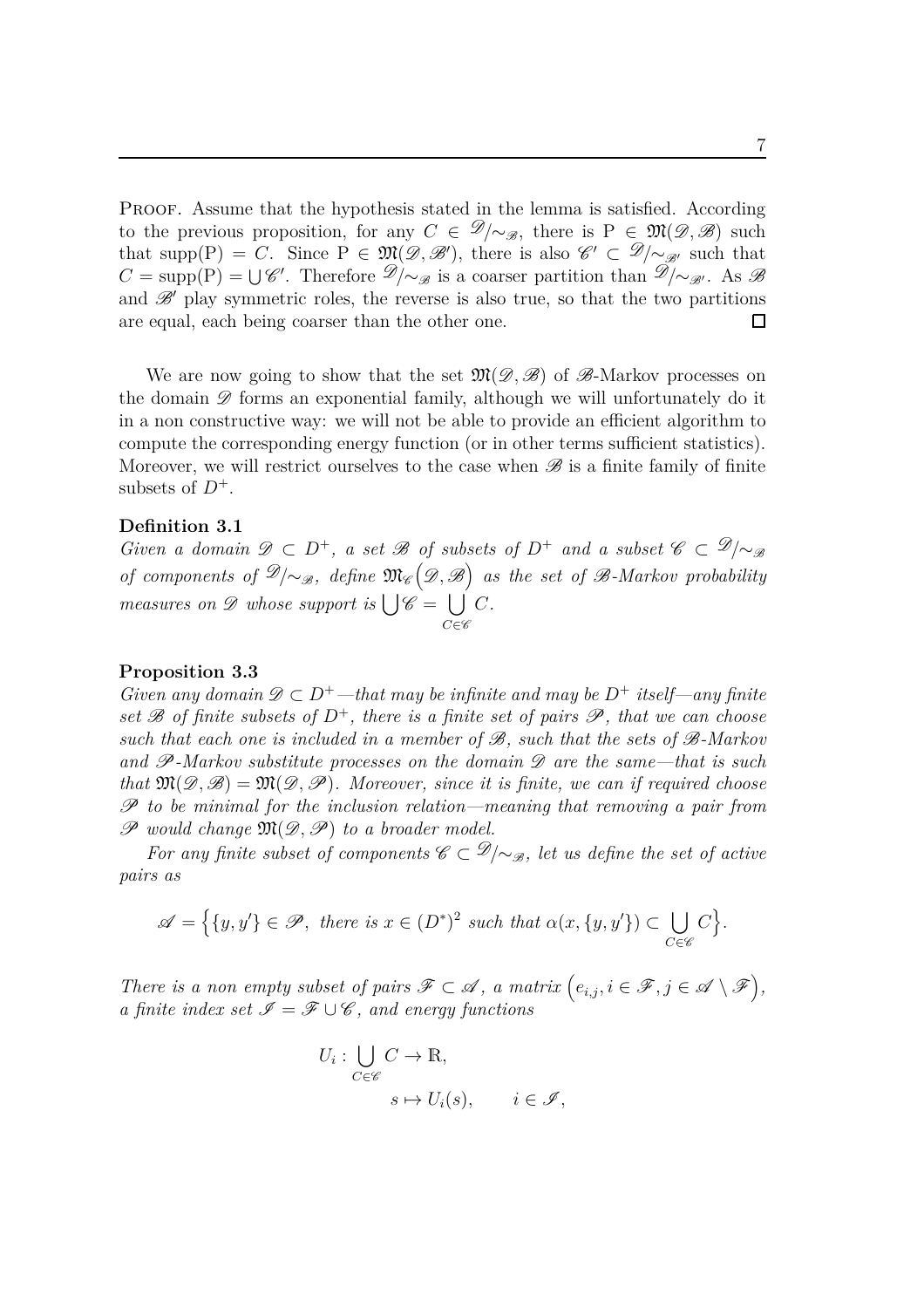*such that the set*  $\mathfrak{M}_{\mathscr{C}}(\mathscr{D}, \mathscr{B})$  *is the linear exponential family* 

$$
\mathfrak{M}_{\mathscr{C}}(\mathscr{D}, \mathscr{B}) = \left\{ P_{\beta} \, ; \, \beta \in \mathfrak{B} \subset \mathbb{R}^{\mathscr{I}}, P_{\beta}(s) = Z_{\beta}^{-1} \exp\left(-\sum_{i \in \mathscr{I}} \beta_i U_i(s)\right), s \in \bigcup \mathscr{C}\right\},\
$$
  
where  $Z_{\beta} = \sum_{s \in \bigcup \mathscr{C}} \exp\left(-\sum_{i \in \mathscr{I}} \beta_i U_i(s)\right),$   
and  $\mathfrak{B} = \left\{\beta \in \mathbb{R}^{\mathscr{I}}, Z_{\beta} < \infty\right\}.$ 

*Moreover, for any*  $\beta \in \mathfrak{B}$ *, the substitute exponent under*  $P_\beta$  *on*  $\mathscr D$  *of any pair*  $i = \{y_{i,0}, y_{i,1}\} \in \mathscr{F}$ , indexed in a suitable way compatible with the definition of  $U_i$ , *is given by*

$$
\beta(y_{i,0},y_{i,1})=\beta_i,
$$

*whereas the substitute exponent of*  $j \in \mathcal{A} \setminus \mathcal{F}$  *is given by* 

$$
\beta(y_{j,0}, y_{j,1}) = \sum_{i \in \mathscr{F}} \beta_i e_{i,j},
$$

*and the substitute exponent of*  $j \in \mathcal{P} \setminus \mathcal{A}$  *can be arbitrarily set to any real value. On the other hand, the probabilities*  $(P_\beta(C), C \in \mathscr{C})$  are given by

$$
P_{\beta}(C) = Z_{\beta}^{-1} \exp(\beta_C) \sum_{s \in C} \exp\biggl(-\sum_{i \in \mathscr{F}} \beta_i U_i(s)\biggr).
$$

*As a consequence, for any*  $\beta, \beta' \in \mathfrak{B}$ ,

$$
P_{\beta'} = P_{\beta} \iff \begin{cases} \beta'_i = \beta_i, & i \in \mathcal{F}, \\ \beta'_C = \beta_C + \log(Z_{\beta'}/Z_{\beta}), & C \in \mathcal{C}. \end{cases}
$$

PROOF. Let us start with the set of pairs

$$
\mathscr{P}' = \Big\{ \{y, y'\} \subset B \in \mathscr{B}, y \neq y' \Big\}.
$$

In view of the second statement of proposition [2.2](#page-2-1) on page [3,](#page-2-1) the property that  $P \in \mathfrak{M}(\mathscr{D}, \mathscr{B})$  can be reformulated as

$$
P(\alpha(x, y')) = P(\alpha(x, y)) \exp(\beta(y, y')),
$$
  

$$
x \in (D^*)^2, (y, y') \in \bigcup_{B \in \mathcal{B}} B^2, \alpha(x, \{y, y'\}) \subset \mathcal{D},
$$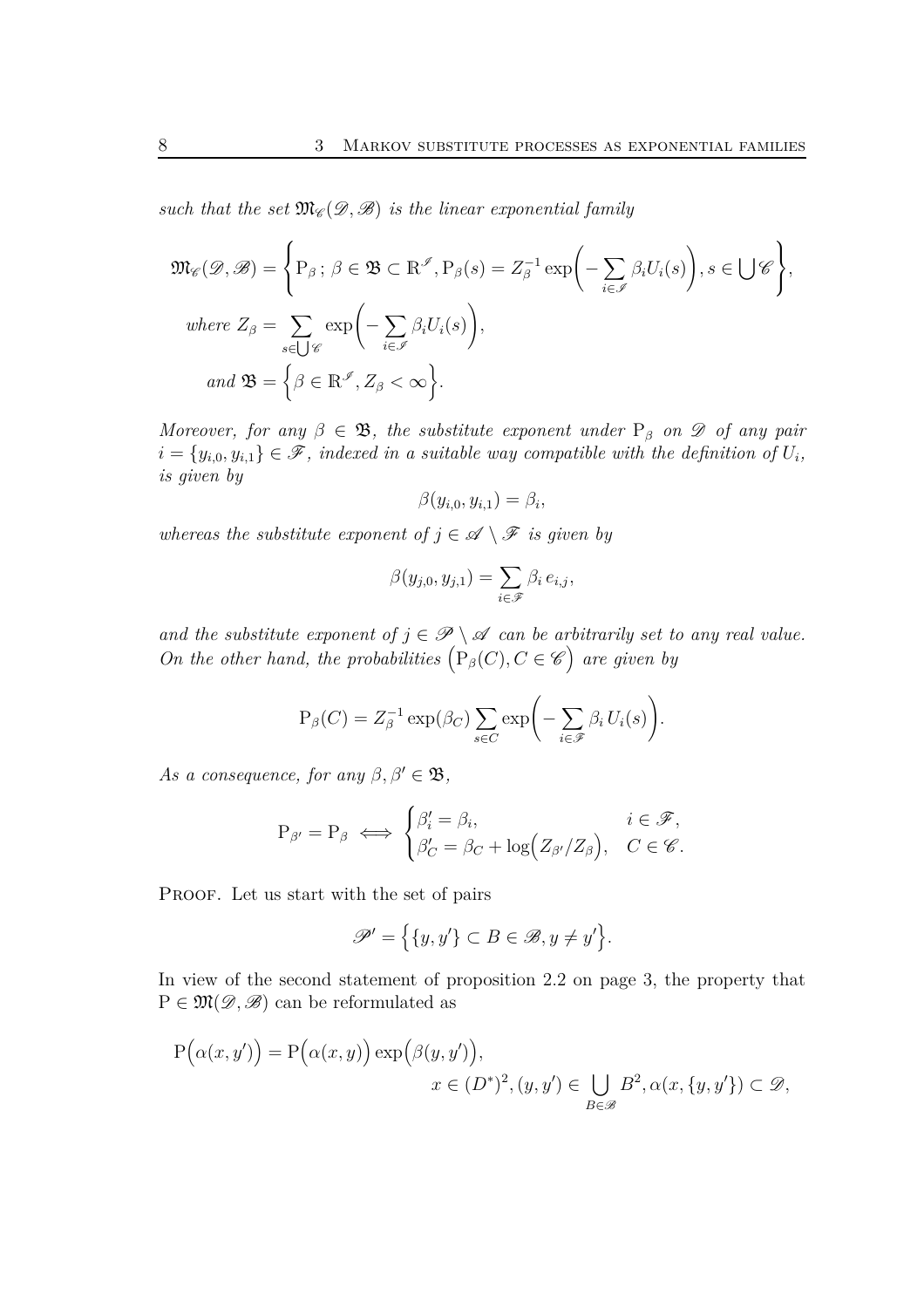for some global exponent function  $\beta: \bigcup_{B \in \mathcal{B}} B^2 \to \mathbb{R}$ . Since

$$
\bigcup_{B \in \mathscr{B}} B^2 = \bigcup_{B \in \mathscr{P}'} B^2,
$$

this shows that  $\mathfrak{M}(\mathscr{D}, \mathscr{B}) = \mathfrak{M}(\mathscr{D}, \mathscr{P}')$ .

Since  $\mathscr B$  is assumed to be a finite family of finite sets,  $\mathscr P'$  is a finite set of pairs and we can obtain if wanted a minimal set of pairs  $\mathscr P$  by removing redundant pairs from  $\mathscr{P}'$ .

Remark that according to lemma [3.2](#page-5-0) on page [6,](#page-5-0)  $\mathscr{D}/\sim_{\mathscr{B}} = \mathscr{D}/\sim_{\mathscr{P}}$ .

For any  $\mathscr{C} \subset \mathscr{D}/\sim_{\mathscr{B}}$ , according to proposition [3.1](#page-4-3) on page [5,](#page-4-3) the set  $\mathfrak{M}_{\mathscr{C}}(\mathscr{D}, \mathscr{B})$ is non empty, and is equal to  $\mathfrak{M}_{\mathscr{C}}(\mathscr{D}, \mathscr{P})$ , by construction of  $\mathscr{P}$ .

Let us index the corresponding set of active pairs  $\mathscr A$  defined in the proposition as

$$
\mathscr{A} = \Big\{ (y_{i,0}, y_{i,1}), 1 \leqslant i \leqslant I \Big\}.
$$

For any two states *s* and  $s' \in C \in \mathscr{C}$ , let us define the set of paths connecting  $s$  to  $s'$  as

$$
\mathfrak{P}_{s,s'} = \left\{ (x_j, i_j, \sigma_j), 0 \leqslant j \leqslant L, L \in \mathbb{N}, x_j \in (D^*)^2, 1 \leqslant i_j \leqslant I, \sigma_j \in \{0, 1\} \right\},\
$$

such that

$$
\alpha(x_0, y_{i_0, \sigma_0}) = s,\n\alpha(x_L, y_{i_L, 1 - \sigma_L}) = s',\n\alpha(x_j, y_{i_j, \sigma_j}) = \alpha(x_{j-1}, y_{i_{j-1}, 1 - \sigma_{j-1}}) \in \mathcal{D}, \qquad 0 < j \leq L.
$$

We see from the description of  $\mathcal{D}/\sim_{\mathcal{P}}$  as the connected components of the graph  $\{(\alpha(x,y), \alpha(x,y')), x \in (D^*)^2, \{y,y'\} \in \mathscr{P}\}\cap \mathscr{D}^2$  defined by  $\mathscr{P}$  that  $\mathfrak{P}_{s,s'} \neq \varnothing$ and that in fact

$$
\alpha(x_j, y_{i_j, \sigma_j}) = \alpha(x_{j-1}, y_{i_{j-1}, 1-\sigma_{j-1}}) \in C, \qquad 0 < j \leq L.
$$

For any  $\pi = (x_j, i_j, \sigma_j)_{0 \leq j \leq L} \in \mathfrak{P}_{s,s'}$ , let

$$
U_i(\pi) = \sum_{j=0}^L \mathbb{1}(i_j = i) (2\sigma_j - 1).
$$

Let us choose for any  $C \in \mathscr{C}$  a reference state  $s_C$ , and consider the set of loops  $\mathfrak{L} = \bigcup$  $C \in \mathscr{C}$  $\mathfrak{P}_{s_C, s_C}$ . Consider the *I* functions

<span id="page-8-0"></span>
$$
U_i: \mathfrak{L} \to \mathbb{R},
$$
  
\n
$$
\pi \mapsto U_i(\pi),
$$
\n(3.5)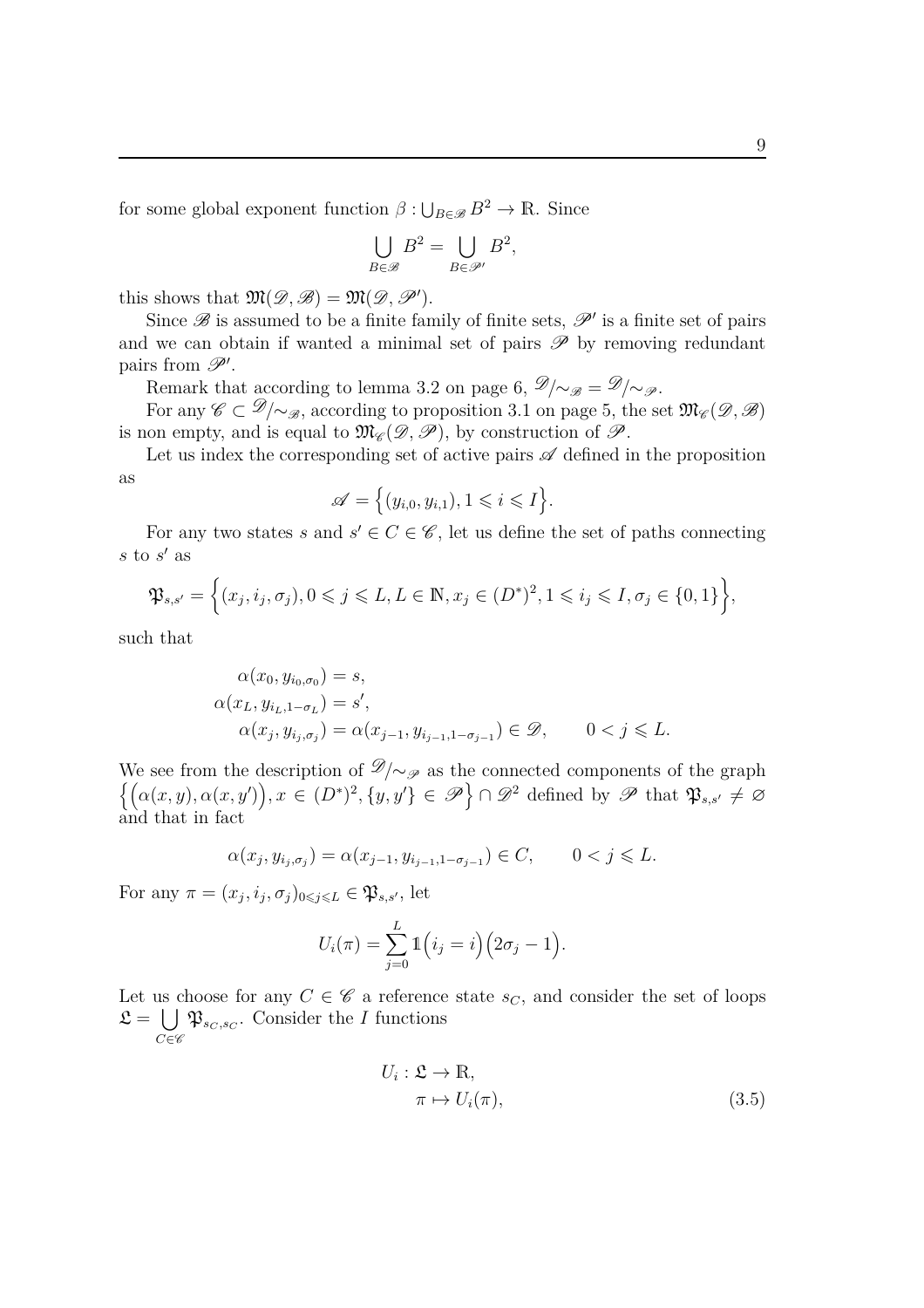where  $1 \leq i \leq I$ . Reindexing the set of pairs if necessary, assume that  $U_k$ ,  $K < k \leqslant I$  is a maximum free subset of  $(U_i, 1 \leqslant i \leqslant I)$ , so that there is a matrix  $e_{i,j}$ , such that

<span id="page-9-2"></span>
$$
U_i = -\sum_{k=K+1}^{I} e_{i,k} U_k, \qquad 1 \leq i \leq K. \tag{3.6}
$$

(In the case when  $U_i$ ,  $1 \leq i \leq I$  are already linearly independent, it should be understood that  $K = 0$  and that the above statement is void, since no index *i* satisfies  $1 \leq i \leq 0$ . Let us also remark that we can have  $K = I$  in the case when all the functions  $U_i$  are equal to the null function.) For any set of parameters  $\beta = (\beta_i, 1 \leq i \leq I) \in \mathbb{R}^I$ , for any path  $\pi = (x_j, i_j, \sigma_j)_{0 \leq j \leq L} \in \mathfrak{P}_{s,s'}$ , let

$$
w_{\beta}(\pi) = \sum_{j=0}^{L} (1 - 2\sigma_j)\beta_{i_j} = -\sum_{i=1}^{I} \beta_i U_i(\pi).
$$

**Lemma 3.4** *For any*  $\beta \in \mathbb{R}^I$  *such that* 

<span id="page-9-0"></span>
$$
\beta_k = \sum_{i=1}^K \beta_i e_{i,k}, \qquad K < k \leqslant I,\tag{3.7}
$$

*with the convention that in the case when*  $K = 0$ ,  $\beta_k = 0$ ,  $0 < k \leq I$ , and in the *case when*  $K = I$ *, the assumption is void, for any*  $C \in \mathscr{C}$ *, any*  $s \in C$ *, and any*  $\pi, \pi' \in \mathfrak{P}_{s_C, s},$ 

<span id="page-9-1"></span>
$$
w_{\beta}(\pi') = w_{\beta}(\pi).
$$

PROOF. There is  $\pi'' \in \mathfrak{P}_{s_C,s_C}$  such that  $w_\beta(\pi'') = w_\beta(\pi') - w_\beta(\pi)$  (where  $\pi''$ is built in an obvious way as the concatenation of  $\pi'$  and of the reverse of  $\pi$ ). Equation [\(3.7](#page-9-0)) ensures that  $w_{\beta}(\pi'') = 0$ . Indeed in this case

$$
w_{\beta}(\pi'') = -\sum_{i=1}^{I} \beta_i U_i(\pi'') = \sum_{i=1}^{K} \sum_{k=K+1}^{I} \beta_i e_{i,k} U_k(\pi'') - \sum_{k=K+1}^{I} \beta_k U_k(\pi'')
$$
  
= 
$$
\sum_{k=K+1}^{I} \left( \sum_{i=1}^{K} \beta_i e_{i,k} - \beta_k \right) U_k(\pi'') = 0. \quad \Box
$$

For any  $s \in C \in \mathscr{C}$ , let us choose  $\pi_s \in \mathfrak{P}_{sc,s}$ , and define

$$
U_i(s) = U_i(\pi_s) + \sum_{k=K+1}^{I} e_{i,k} U_k(\pi_s), \qquad 1 \leq i \leq K,
$$
\n(3.8)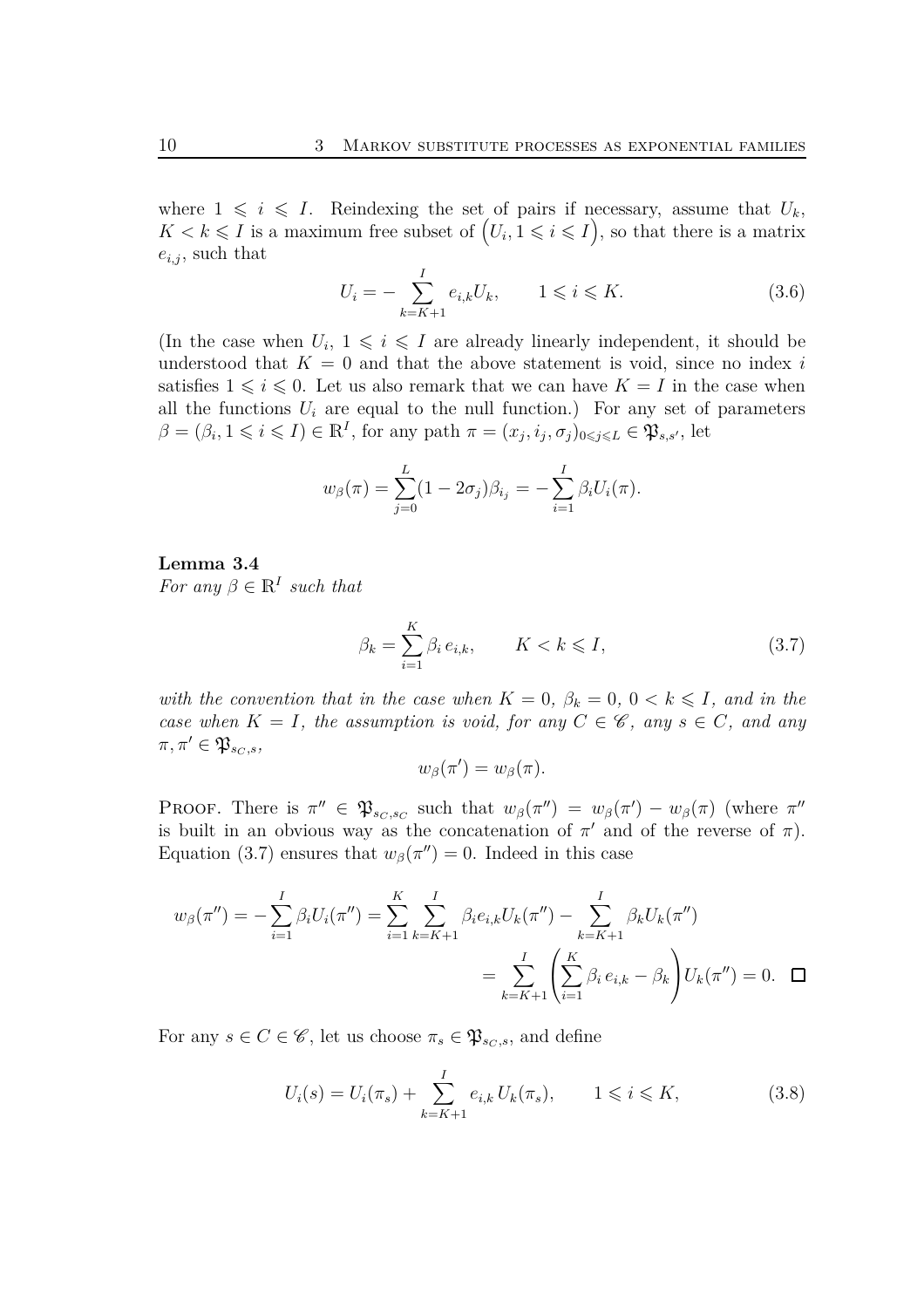so that, when eq. [\(3.7](#page-9-0)) holds,

$$
w_{\beta}(\pi_s) = \sum_{i=1}^{K} \beta_i U_i(s).
$$

Let us index the set of components  $\mathscr C$  (assumed to be finite) as

$$
\mathscr{C} = \{C_{K+1}, \ldots, C_J\},\
$$

and define

$$
U_j(s) = -\mathbb{1}(s \in C_j), \qquad K < j \leqslant J.
$$

Define the parameter set  $\mathfrak{B} \subset \mathbb{R}^J$  as

$$
\mathfrak{B} = \bigg\{\beta \in \mathbb{R}^J, Z_{\beta} \stackrel{\text{def}}{=} \sum_{s \in \bigcup \mathscr{C}} \exp\bigg(-\sum_{j=1}^J \beta_j U_j(s)\bigg) < \infty\bigg\}.
$$

For each  $\beta \in \mathfrak{B}$ , define  $P_{\beta} \in \mathcal{M}^1_+(\bigcup \mathscr{C})$  as

$$
P_{\beta}(s) = Z_{\beta}^{-1} \exp\biggl(-\sum_{j=1}^{J} \beta_j U_j(s)\biggr), \qquad s \in \bigcup_{C \in \mathscr{C}} C.
$$

#### **Lemma 3.5**

*For any*  $\beta \in \mathfrak{B}$ ,  $P_{\beta} \in \mathfrak{M}_{\mathscr{C}}(\mathscr{D}, \mathscr{P})$ *. Define* 

$$
\beta'_k = \begin{cases} \beta_k, & 1 \leqslant k \leqslant K, \\ \sum\limits_{i=1}^K \beta_i \, e_{i,k}, & K < k \leqslant I. \end{cases}
$$

*For any*  $i \in \{1, ..., I\}$ ,

$$
\beta(y_{i,0}, y_{i,1}) = \beta_i'
$$

*is the substitute exponent of*  $\{y_{i,0}, y_{i,1}\}$  *for the Markov substitute measure*  $P_\beta$  *on* D. When  $\{y, y'\} \in \mathcal{P} \setminus \mathcal{A}$  *is not an active pair, its substitute exponent*  $\beta(y, y')$  *is not uniquely defined and can be set to any arbitrary real value.*

PROOF. First of all, it is immediate to see that  $\text{supp}(P_\beta) = \bigcup \mathscr{C}$ . Consider first any pair  $\{y, y'\} \in \mathscr{P} \setminus \mathscr{A}$  and any  $x \in (D^*)^2$  such that  $\alpha(x, \{y, y'\}) \subset \mathscr{D}$ . Since  $\alpha(x, \{y, y'\}) \not\subset \bigcup \mathscr{C}$ , and since  $\alpha(x, y) \sim_{\mathscr{P}} \alpha(x, y')$ , necessarily

$$
\alpha\Big(x,\{y,y'\}\Big)\cap\Big(\bigcup\mathscr{C}\Big)=\varnothing,
$$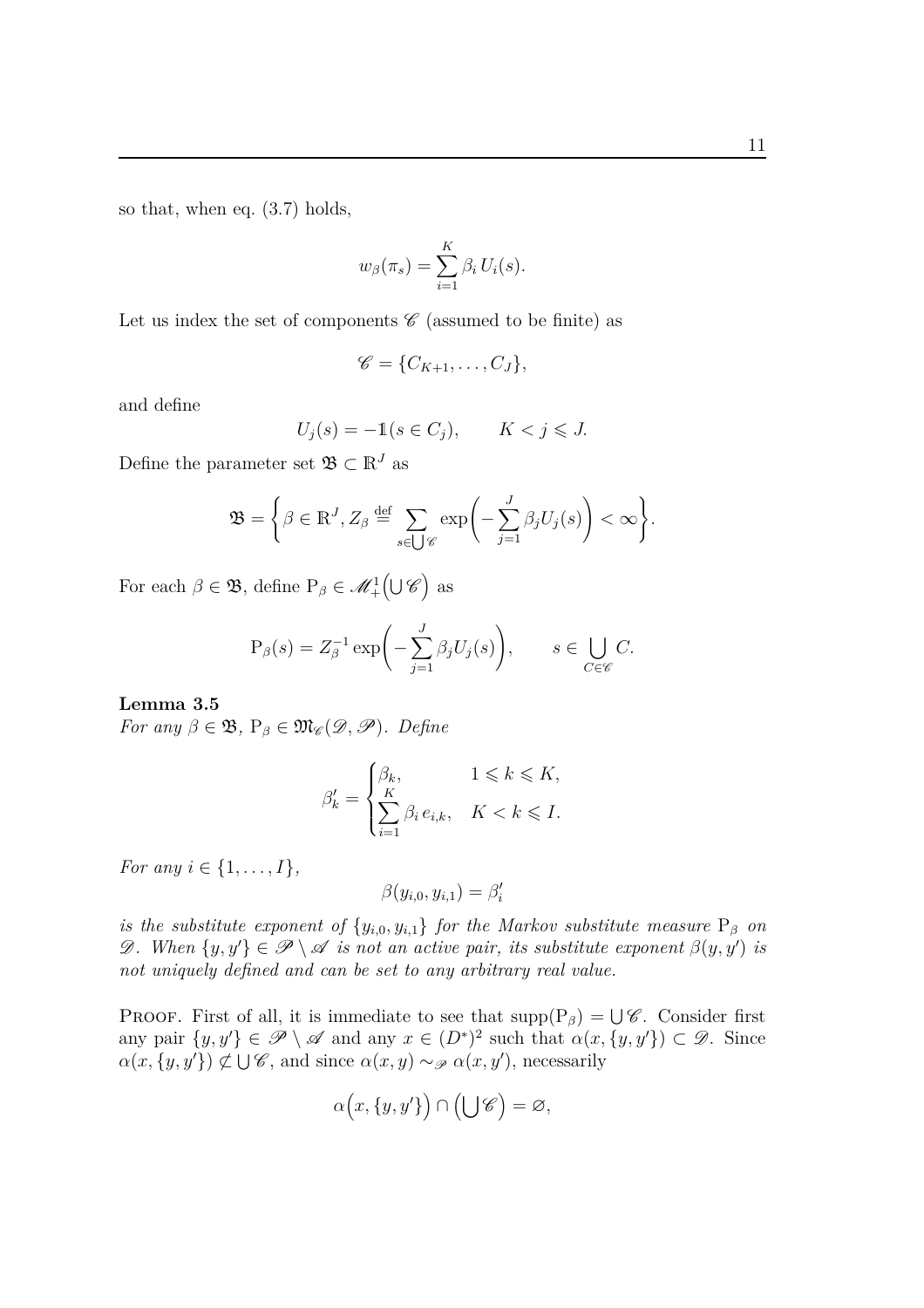so that  $P_\beta(\alpha(x,y)) = P_\beta(\alpha(x,y')) = 0$  and

$$
0 = P_{\beta}(\alpha(x, y')) = P_{\beta}(\alpha(x, y)) \exp(\beta(y, y')),
$$

for any choice of  $\beta(y, y') \in \mathbb{R}$ . Consider any  $i \in \{1, ..., I\}$  and any  $x \in (D^*)^2$ , such that  $z = \alpha(x, y_{i,0}) \in \mathcal{D}$  and  $z' = \alpha(x, y_{i,1}) \in \mathcal{D}$ . Since  $z \sim_{\mathcal{P}} z'$ , there is  $C \in \mathscr{D}/\sim_{\mathscr{P}}$  such that  $\{z, z'\} \subset C$ . If  $C \notin \mathscr{C}$ , then  $P_{\beta}(C) = P_{\beta}(z) = P_{\beta}(z') = 0$ , so that obviously

$$
0 = P_{\beta}(z') = P_{\beta}(z) \exp(\beta'_i).
$$

Assume now on the other hand that  $C \in \mathscr{C}$ . Let  $\pi'$  be the concatenation of  $\pi_z$ (defined before eq. [\(3.8\)](#page-9-1) on page [10\)](#page-9-1) and  $(x, i, 0)$ . We see that  $\pi' \in \mathfrak{P}_{s_C, z'}$ , so that

$$
-\sum_{j=1}^K \beta_j U_j(z') = w_{\beta'}(\pi_{z'}) = w_{\beta'}(\pi') = w_{\beta'}(\pi_z) + \beta'_i = -\sum_{j=1}^K \beta_j U_j(z) + \beta'_i.
$$

Remark also that  $U_j(z) = U_j(z')$ ,  $K < j \leq J$ , since *z* and *z'* belong to the same component  $C \in \mathscr{C}$ . Therefore

$$
\log(P(z')) + \log(Z_{\beta}) = -\sum_{j=1}^{J} \beta_j U_j(z')
$$
  
= 
$$
-\sum_{j=1}^{J} \beta_j U_j(z) + \beta'_i = \log(P_{\beta}(z)) + \log(Z_{\beta}) + \beta'_i,
$$

proving that

$$
P_{\beta}(z') = P_{\beta}(z) \exp(\beta'_i),
$$

and therefore that  $P_\beta \in \mathfrak{M}_{\mathscr{C}}(\mathscr{D}, \mathscr{P})$  with the prescribed substitute exponents.  $\Box$ 

#### **Lemma 3.6**

*Let us put*

$$
Z_{\beta_{1:K},j} = \sum_{s \in C_j} \exp\left(-\sum_{i=1}^K \beta_i U_i(s)\right),\,
$$

*where*  $\beta_{1:K} = {\beta_1, \ldots, \beta_K}$ *, so that* 

$$
Z_{\beta} = \sum_{j=K+1}^{J} \exp(\beta_j) Z_{\beta_{1:K},j}.
$$

*The parameters*  $\beta_{(K+1):J} = {\beta_{K+1}, \ldots, \beta_J}$  *are related to*  $P_\beta$  *by the following relation*

$$
P_{\beta}(C_j) = \exp(\beta_j) \frac{Z_{\beta_{1:K},j}}{Z_{\beta}}, \qquad K < j \leqslant J.
$$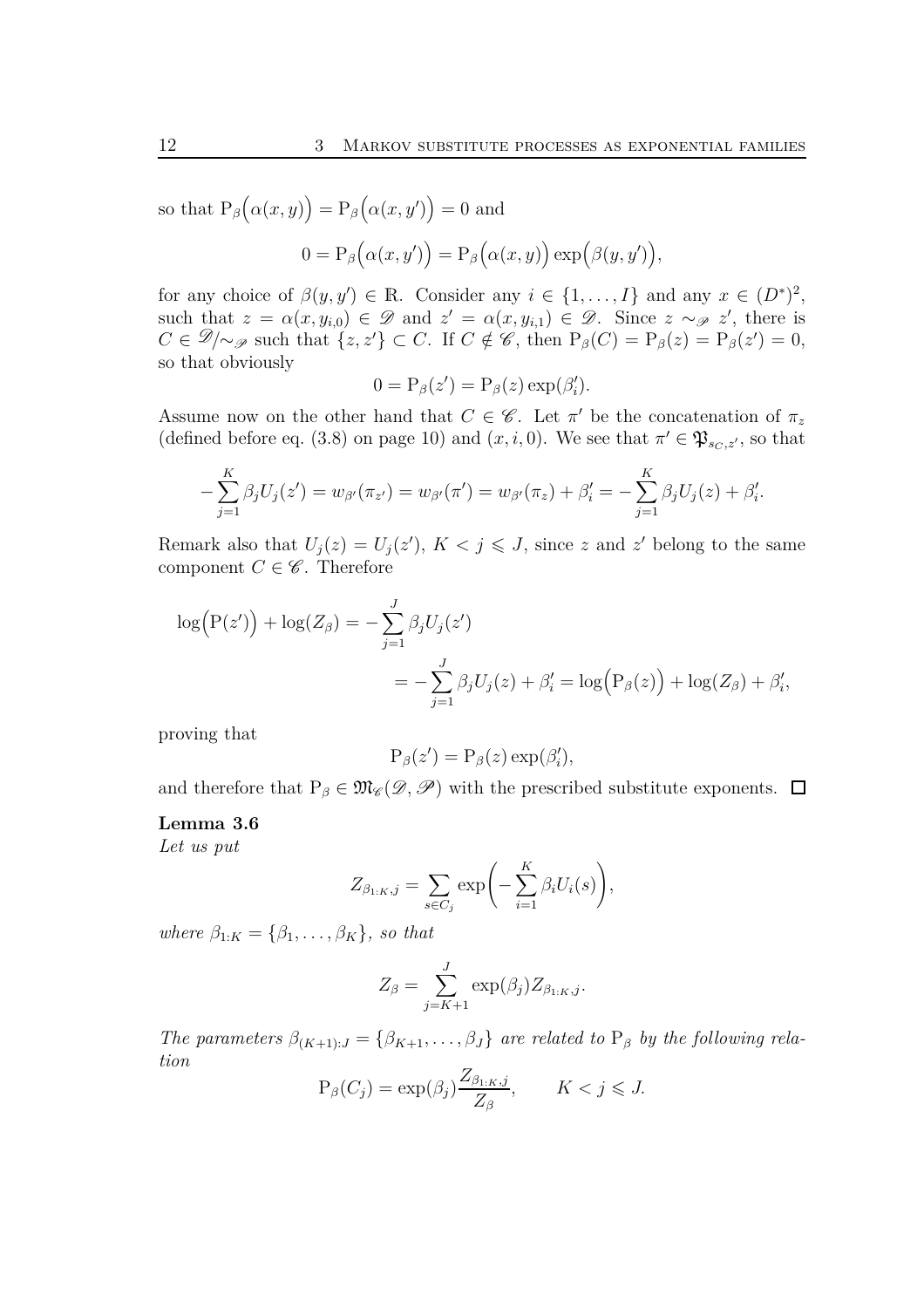PROOF. By definition of  $Z_\beta$ ,

$$
Z_{\beta} = \sum_{s \in \bigcup \mathscr{C}} \exp\left(-\sum_{i=1}^{J} \beta_i U_i(s)\right) = \sum_{j=K+1}^{J} \sum_{s \in C_j} \exp\left(-\sum_{i=1}^{J} \beta_i U_i(s)\right).
$$

Since  $U_j(s) = -1(s \in C_j)$ ,  $K < j \le J$ ,

$$
Z_{\beta} = \sum_{j=K+1}^{J} \sum_{s \in C_j} \exp \bigg( \beta_j - \sum_{i=1}^{K} \beta_i U_i(s) \bigg) = \sum_{j=K+1}^{J} \exp \big( \beta_j \big) Z_{\beta_{1:K},j}.
$$

Moreover, the definition of  $P_\beta$  implies that

$$
P_{\beta}(C_j) = \sum_{s \in C_j} Z_{\beta}^{-1} \exp\left(-\sum_{i=1}^J \beta_i U_i(s)\right)
$$
  
= 
$$
\sum_{s \in C_j} Z_{\beta}^{-1} \exp\left(\beta_j - \sum_{i=1}^K \beta_i U_i(s)\right) = \exp(\beta_j) \frac{Z_{\beta_{1:K},j}}{Z_{\beta}}, \qquad K < j \leq J. \quad \Box
$$

**Lemma 3.7** *For any*  $\beta, \beta' \in \mathfrak{B}$ 

$$
P_{\beta'} = P_{\beta} \iff \begin{cases} \beta'_i = \beta_i, & 1 \leq i \leq K, \\ \beta'_i = \beta_i + \log(Z_{\beta'}/Z_{\beta}), & K < i \leq J. \end{cases}
$$

PROOF. This is a consequence of the two previous lemmas and the fact that  $P \in$  $\mathfrak{M}_{\mathscr{C}}(\mathscr{D},\mathscr{P})$  is determined by the substitute exponents of active Markov substitute pairs and the probabilities

$$
P(C_j) = \exp(\beta_j) \frac{Z_{\beta_{1:K,j}}}{Z_{\beta}}, \qquad K < j \leqslant J,
$$

that are themselves determined by P. The constant  $\log(Z_{\beta'}/Z_{\beta})$  is there just because we chose not to break the symmetry of the role played by the components  $C_j$ ,  $K < j \leqslant J$ . Since  $\sum_{j=K+1}^{J} P(C_j) = 1$ , we could have characterized the vector of probabilities  $(P(C_j))_{K \leq j \leq J}$  by only  $J - K - 1$  paramters instead of  $J - K$ . In other words we could have used the fact that  $U_J(s) = -1 - \sum_{j=K+1}^{J-1} U_j(s)$ , to remove the parameter  $\beta_J$  from the representation.  $\Box$ 

#### **Lemma 3.8**

*The reverse inclusion*

$$
\mathfrak{M}_{\mathscr{C}}(\mathscr{D},\mathscr{B})\subset\left\{ P_{\beta},\beta\in\mathfrak{B}\right\}
$$

*is also satisfied.*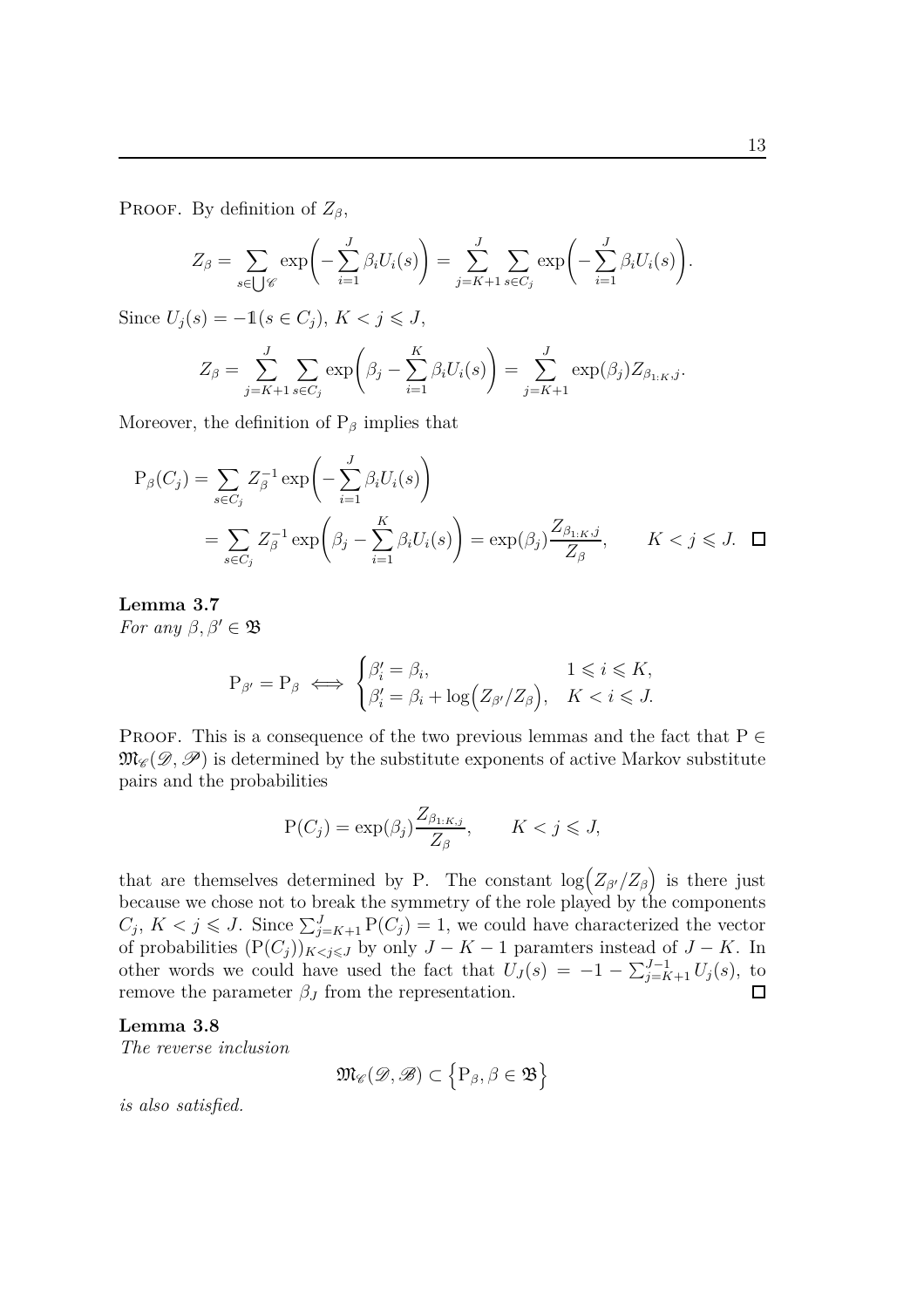**PROOF.** Consider any probability measure  $P \in \mathfrak{M}_{\mathscr{C}}(\mathscr{D}, \mathscr{B}) = \mathfrak{M}_{\mathscr{C}}(\mathscr{D}, \mathscr{P})$  (we know from proposition [3.1](#page-4-3) on page [5](#page-4-3) that  $\mathfrak{M}_{\mathscr{C}}(\mathscr{D}, \mathscr{P}) \neq \emptyset$ . Let

$$
\beta_i' = \beta(y_{i,0}, y_{i,1}), \qquad 1 \leqslant i \leqslant I,
$$

where  $\beta(y_{i,0}, y_{i,1})$  is the substitute exponents of  $\{y_{i,0}, y_{i,1}\}$  under P on  $\mathscr{D}$ . From the Markov substitute property expressed by eq. [\(2.1](#page-2-0)) on page [3,](#page-2-0) we see that for any  $s, s' \in C \in \mathscr{C}$ , any  $\pi \in \mathfrak{P}_{s,s'}$ ,

$$
P(s') = P(s) \exp(w_{\beta'}(\pi)).
$$

Therefore, for any  $s \in C \in \mathscr{C}$ ,

$$
P(s) = P(s_C) \exp(w_{\beta'}(\pi_s)) = \exp\left(-\sum_{i=1}^I \beta_i' U_i(\pi_s)\right) P(s_C)
$$

and for any  $\pi \in \mathfrak{L}$ ,

$$
1 = \exp(w_{\beta'}(\pi)) = \exp\left(-\sum_{i=1}^I \beta_i' U_i(\pi)\right).
$$

Using eq. [\(3.6](#page-9-2)) on page [10,](#page-9-2) we obtain that

$$
\sum_{k=K+1}^{I} \left(\beta'_k - \sum_{i=1}^{K} \beta'_i e_{i,k}\right) U_k(\pi) = 0, \qquad \pi \in \mathfrak{L},
$$

so that

$$
\beta'_k = \sum_{i=1}^K \beta'_i e_{i,k}, \qquad K < k \leqslant I,
$$

since the functions  $(U_k, K \leq k \leq I)$  defined by eq. [\(3.5\)](#page-8-0) on page [9](#page-8-0) are linearly independent. Therefore

$$
\sum_{i=1}^I \beta'_i U_i(\pi_s) = \sum_{i=1}^K \beta'_i U_i(s), \qquad s \in \bigcup \mathscr{C}.
$$

On the other hand, putting

$$
\beta_j = \log \Bigl( \mathcal{P}(s_{C_j}) \Bigr), \qquad K < j \leqslant J,
$$

we obtain that

$$
P(s_C) = \exp\biggl(-\sum_{j=K+1}^J \beta_j U_j(s)\biggr), \qquad \text{for any } C \in \mathscr{C}.
$$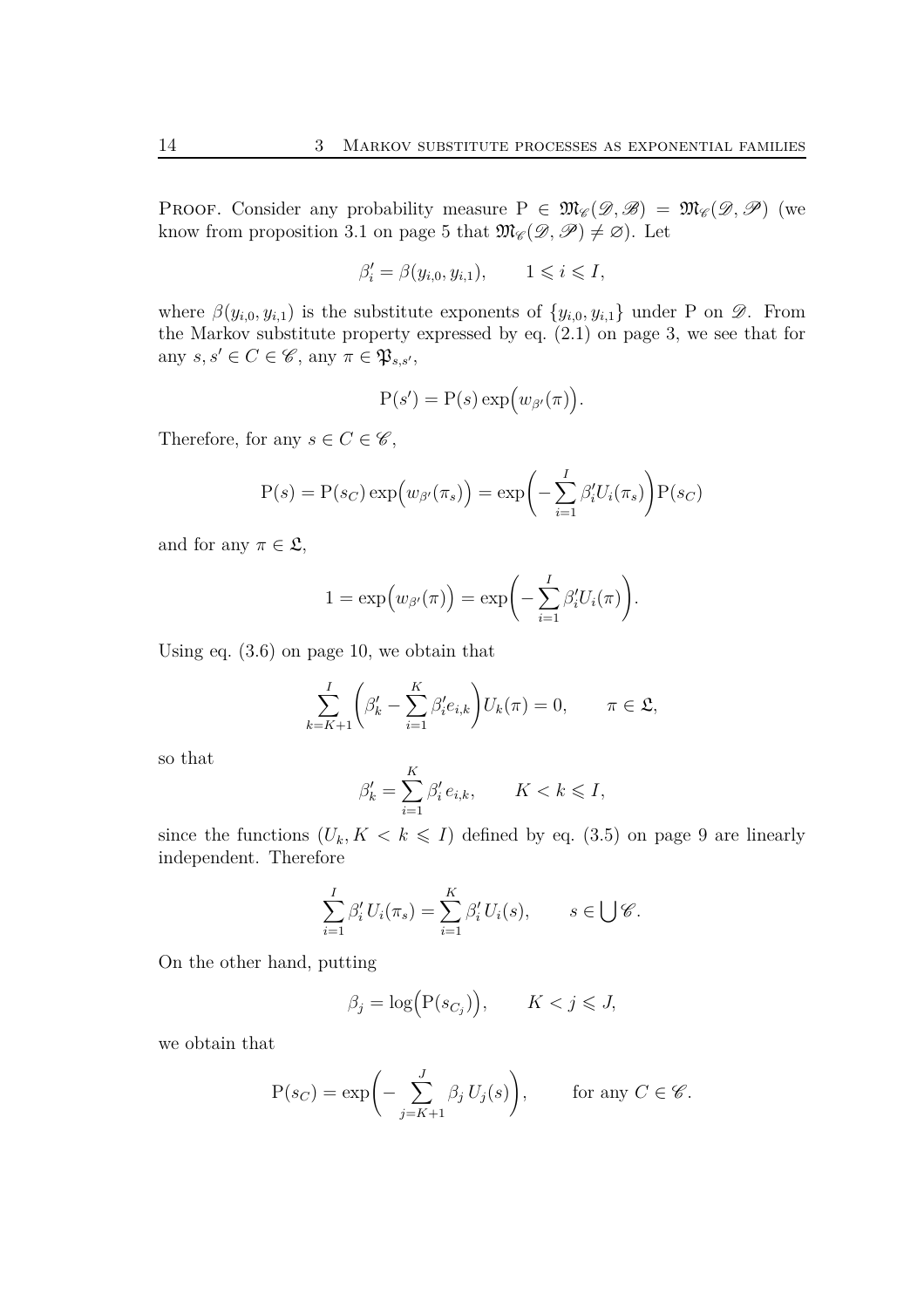Let us define

$$
\beta_i = \beta'_i, \qquad 1 \leqslant i \leqslant K.
$$

For any  $s \in C \in \mathscr{C}$ , we obtain that

$$
P(s) = \exp\left(-\sum_{i=1}^{I} \beta'_{i} U_{i}(\pi_{s})\right) P(s_{C})
$$
  
= 
$$
\exp\left(-\sum_{i=1}^{K} \beta'_{i} U_{i}(s) - \sum_{j=K+1}^{J} \beta_{j} U_{j}(s)\right) = \exp\left(-\sum_{j=1}^{J} \beta_{j} U_{j}(s)\right).
$$

Remark that with this choice of parameter *β*,

$$
Z_{\beta} = \sum_{s \in \bigcup \mathscr{C}} \exp\left(-\sum_{j=1}^{J} \beta_j U_j(s)\right) = \sum_{s \in \bigcup \mathscr{C}} P(s) = 1,
$$

so that  $P = P_\beta$ .

We obtain proposition [3.3](#page-6-0) on page [7](#page-6-0) by gathering the previous lemmas together and indexing directly  $\mathscr P$  and  $\mathscr C$  by themselves instead of using numerical indices as in the proofs.  $\Box$ 

Remark that proposition [3.3](#page-6-0) implies that the maximum likelihood estimator in  $\mathfrak{M}_{\mathscr{C}}(\mathscr{D},\mathscr{B})$  is an asymptotically efficient estimator of the parameters  $\beta_i$ ,  $i \in \mathscr{I}$ . This property does not provide a practical estimator though, since the construction of the energy functions  $U_i$ ,  $i \in \mathcal{I}$  is not explicit, at least in the general case. It is nevertheless possible to approximate the maximum likehood estimator without computing the energy functions explicitly, using a Monte-Carlo simulation algorithm that is proposed in [\[Mainguy, 2014,](#page-21-0) page 135] and will be further presented and analysed in another publication.

### **4 Examples**

#### **4.1 Some simple recursive structures**

Let us give an example showing that a minimal set of pairs is not necessarily free, so that we can have  $\mathscr{P} \neq \mathscr{F}$ , and that the set of free pairs  $\mathscr{F}$ —and therefore the form of the energy—may depend on the support [ *C* of the Markov substitute  $C \in \mathscr{C}$ 

process in a non trivial way.

 $\Box$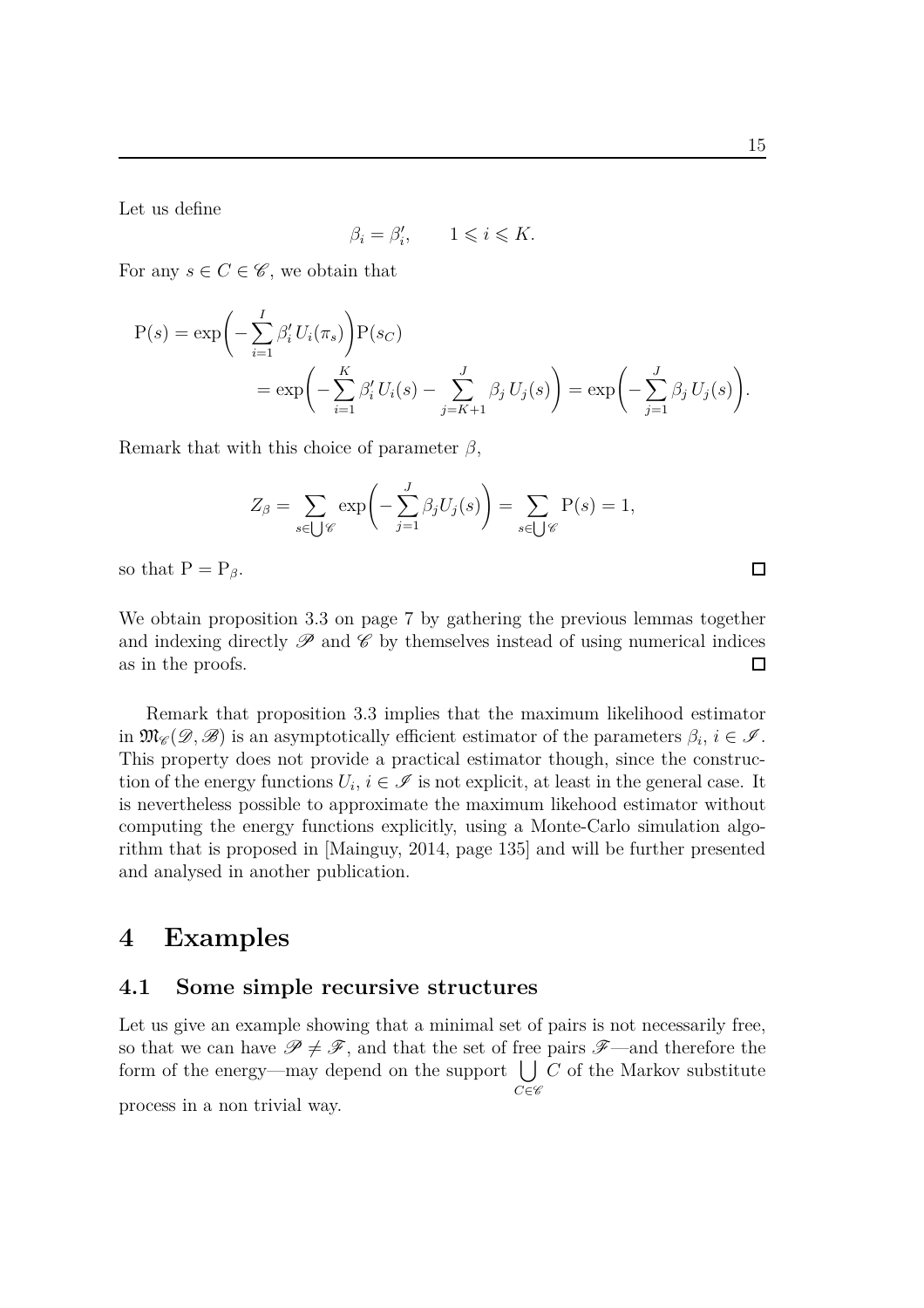On the three words dictionary  $D = \{a, b, c\}$ , consider the domain  $\mathscr{D} = D^+$  and the family of subsets  $\mathscr{B} = \{B_1, B_2\}$ , where  $B_1 = \{ab, a\}$  and  $B_2 = \{bc, c\}$ . Define

$$
C_1 = \{ab^n c, n \in \mathbb{N}\},
$$
  
\n
$$
C_2 = \{b^m cab^n, m, n \in \mathbb{N}\},
$$
  
\n
$$
C_3 = \{b^k cab^m cab^n, k, m, n \in \mathbb{N}\}.
$$

It is easy to check that  $C_k \in D^+/\sim_{\mathscr{B}}$ ,  $1 \leq k \leq 3$ , so that we may consider the three supports  $C_k$ , corresponding to  $\mathscr{C}_k = \{C_k\} \subset D^+/\mathscr{S}_k$ .

In *C*1, we have the loop

$$
ac = \alpha((\varepsilon, c), a) \to \alpha((\varepsilon, c), ab) = abc = \alpha((a, \varepsilon), bc) \to \alpha((a, \varepsilon), c) = ac,
$$

inducing the constraint

$$
\beta(a, ab) = \beta(c, bc),
$$

so that

$$
\mathfrak{M}_{\mathscr{C}_1}(D^+,\mathscr{B}) = \left\{ P \in \mathscr{M}_+^1(C_1) \, ; \, P(ab^n c) = r(1-r)^n, r \in ]0,1[ \right\}.
$$

In this case we can choose the set of free pairs either equal to  $\mathscr{F}(\mathscr{C}_1) = \{B_1\}$  or equal to  $\mathscr{F}(\mathscr{C}_1) = \{B_2\}.$ 

In  $C_2$ , there is no non trivial loop, so that the set of free pairs is  $\mathscr{F}(\mathscr{C}_2) = \mathscr{B}$ , and we get an exponential family with two parameters

$$
\mathfrak{M}_{\mathscr{C}_2}(D^+,\mathscr{B}) = \left\{ P \in \mathscr{M}_+^1(C_2) \, ; \right.
$$
  
 
$$
P(b^mcab^n) = r_1r_2(1-r_1)^m(1-r_2)^n, r_1, r_2 \in ]0,1[ \, \right\}.
$$

In  $C_3$ , we have the same non trivial loop as in  $C_1$ , imposing the constraint  $\beta(a, ab) = \beta(c, bc)$ , so that we can choose  $\mathscr{F}(\mathscr{C}_3) = \{B_1\}$  or  $\mathscr{F}(\mathscr{C}_3) = \{B_2\}$ , and

$$
\mathfrak{M}_{\mathscr{C}_3}(D^+,\mathscr{B}) = \left\{ P \in \mathscr{M}_+^1(C_3) \, ; \, P(b^k cab^m cab^n) = r(1-r)^{k+m+n}, \right. \\ k, m, n \in \mathbb{N}, r \in ]0,1[ \, \}.
$$

Note also that  $\mathfrak{M}_{\mathscr{C}_1}(D^+,\mathscr{B}) = \mathfrak{M}_{\mathscr{C}_1}(D^+,\{B_1\}) = \mathfrak{M}_{\mathscr{C}_1}(D^+,\{B_2\})$ , so that  $\mathscr{B}$  is not a minimal set of pairs on  $\mathcal{C}_1$ , but is a minimal set of pairs both on  $\mathcal{C}_2$  and  $\mathscr{C}_3$ . Therefore, in  $\mathfrak{M}_{\mathscr{C}_3}(D^+,\mathscr{B}), \mathscr{B}$  is a minimal set of pairs but is not a free set of pairs.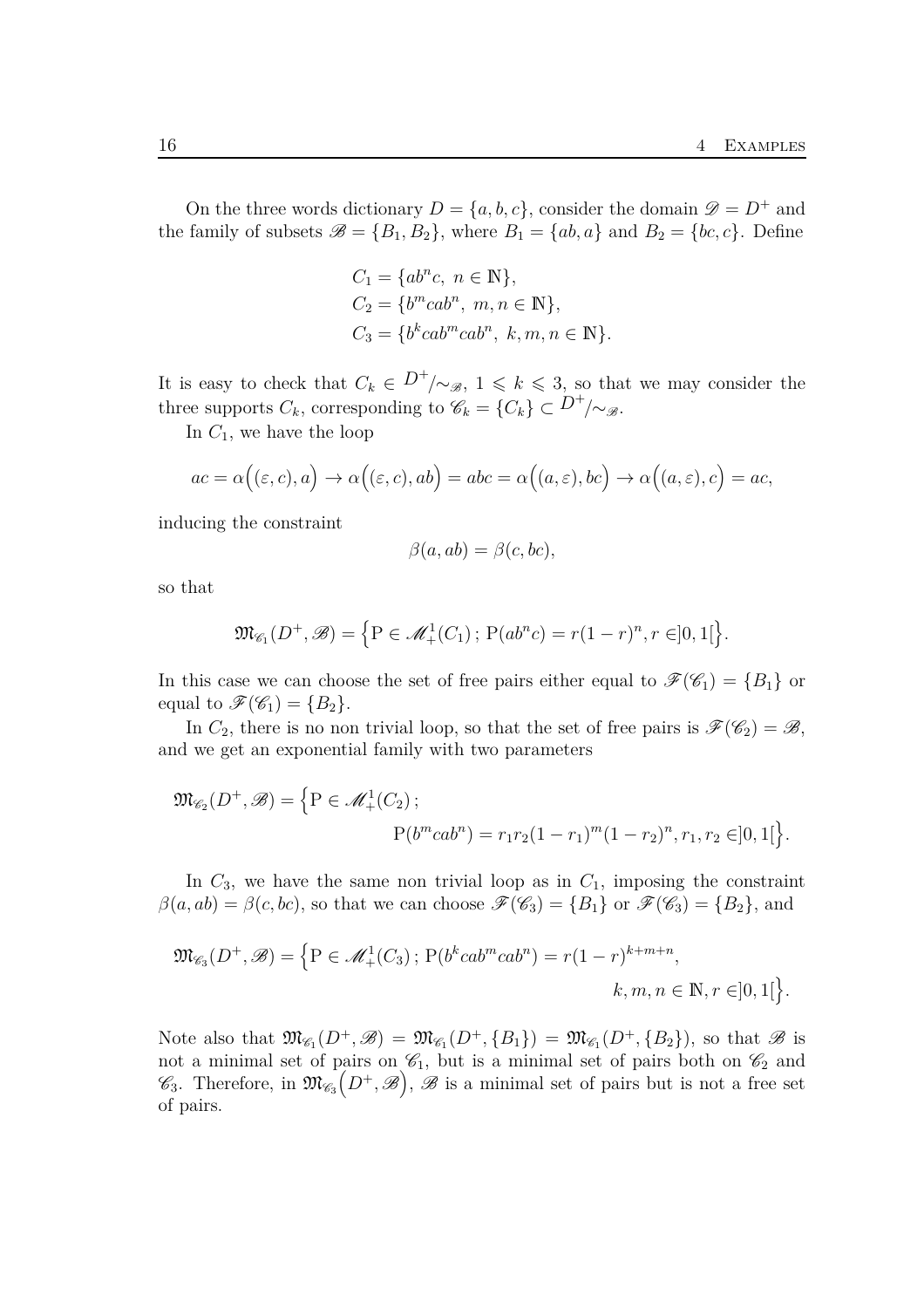#### **4.2 Links with Markov chains**

Let us now consider another example, to show that Markov substitute processes contain Markov chains. Consider a finite state space *D* and the family of subsitute sets

$$
\mathscr{B} = \left\{ \alpha \Big( (a,b), D \Big), (a,b) \in D^2 \right\}.
$$

#### **Lemma 4.1**

*The model*  $\mathfrak{M}(D^L, \mathcal{B})$  *contains the law of all time homogeneous Markov chains*  $(S_1, \ldots, S_L)$  with positive transition matrix M, that is the law of all Markov chains  $(S_1, \ldots, S_L)$  *such that* 

$$
\mathbb{P}(S_k = b \,|\, S_{k-1} = a) = M(a, b) > 0, \qquad (a, b) \in D^2, 1 < k \leq L.
$$

**PROOF.** If *S* is such a Markov chain, for any context  $x \in (D^*)^2$  and any

$$
(a, y, b), (a, y', b) \in \alpha((a, b), D) \in \mathscr{B},
$$

it is easy to check that

$$
\mathbb{P}\Big[S = \alpha\Big(x,(a,y',b)\Big)\Big] > 0 \text{ if and only if } \mathbb{P}\Big[S = \alpha\Big(x,(a,y,b)\Big)\Big] > 0.
$$

In this case, we can write *x* as  $x = (w_{1:k}, w_{k+4:L})$ , where  $0 \le k \le L-3$ ,  $w_{1:k} =$  $(w_1, \ldots, w_k) \in D^k$ , and  $w_{k+4:L} = (w_{k+4}, \ldots, w_L) \in D^{L-k-3}$ , with the convention that  $w_{1:0} = w_{L+1:L} = \varepsilon$ . We can then compute

$$
\mathbb{P}\Big[S = \alpha(x, (a, z, b))\Big] \n= \mathbb{P}\Big[S_{1:k+1} = \gamma(w_{1:k}, a)\Big] M(a, z) M(z, b) \n\times \mathbb{P}\Big[S_{k+4:L} = w_{k+4:L} \,|\, S_{k+3} = b\Big].
$$

Therefore

$$
\mathbb{P}\Big[S = \alpha\big(x, (a, y', b)\big)\Big] = \mathbb{P}\Big[S = \alpha\big(x, (a, y, b)\big)\Big] \exp\Big[\beta\big((a, y, b), (a, y', b)\big)\Big],
$$

where

$$
\beta\Big((a,y,b),(a,y',b)\Big)=\log\Biggl(\frac{M(a,y')M(y',b)}{M(a,y)M(y,b)}\Biggr),
$$

proving that  $\mathbb{P}_S \in \mathfrak{M}(D^L, \mathscr{B})$ .

| ., |
|----|
|    |

 $\Box$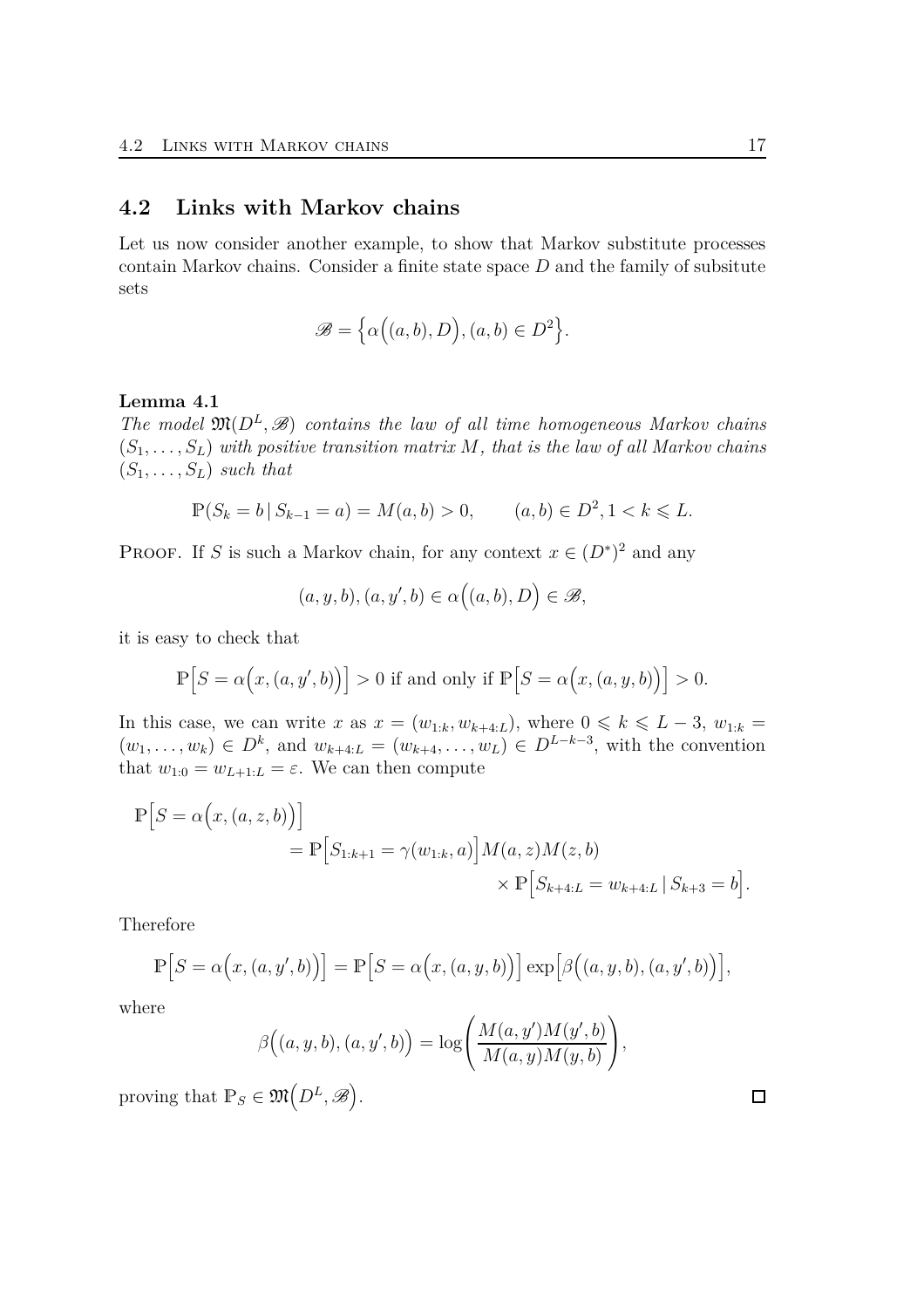#### **Lemma 4.2**

$$
D^{L}/\sim_{\mathscr{B}} = \left\{ \alpha\left( (a,b), D^{L-2} \right), (a,b) \in D^{2} \right\}.
$$

**PROOF.** It is easy to see that  $\alpha((a, b), D^{L-2})$  is connected by the graph  $\mathscr{G}(D^L, \mathscr{B})$ (this notation was defined in eq. [\(3.1\)](#page-3-0) on page [4\)](#page-3-0). On the other hand, if  $(w_{1:L}, w'_{1:L}) \in$  $\mathscr{G}(D^L, \mathscr{B})$ , then  $w_1 = w'_1$  and  $w_L = w'_L$ , showing that there is no connection between  $\alpha((a, b), D^{L-2})$  and its complement in  $D^L$ .  $\Box$ 

#### **Lemma 4.3**

*For any random process*  $S \in D^L$  such that  $\mathbb{P}_S \in \mathfrak{M}(D^L, \mathcal{B})$ , there is a time*homogeneous Markov chain* (*X*1*, . . . , XL*) *with positive transition matrix M, such that for any*  $(a, b) \in D^2$ , *such that*  $\mathbb{P}(S_1 = a, S_L = b) > 0$ ,

$$
\mathbb{P}_{S|S_1 = a, S_L = b} = \mathbb{P}_{X|X_1 = a, X_L = b},
$$

*whereas the marginal law of the pair of end points*  $\mathbb{P}_{(S_1, S_L)}$  *may be any arbitrary probability measure. On the other hand, the set of possible values of the probability measure*  $\mathbb{P}_{X_1, X_L}$  *is constrained by the relation* 

$$
\mathbb{P}(X_L = b \,|\, X_1 = a) = M^{L-1}(a, b).
$$

PROOF. In fact one can see from the definition of Markov substitute sets, that for this specific choice of  $\mathscr{B}$ , the model  $\mathfrak{M}(D^L,\mathscr{B})$  is the set of one dimensional random fields with prescribed boundary conditions. Building on this remark, a slight modification of the proof that a stationary one dimensional random field with a finite state space is a stationary Markov chain gives the result stated in the lemma. For the sake of completeness, we give here a proof adapted from [\[Georgii, 1988,](#page-21-3) page 45].

Let *S* be as described in the lemma, and  $\beta$  its substitute exponent. Let *c* in *D* be some word of the dictionary. From the existence of the loop

$$
cac^3 = \alpha \Big( (c, c), acc \Big) \rightarrow cayc^2 = \alpha \Big( (ca, \varepsilon), ycc \Big)
$$
  

$$
\rightarrow caybc = \alpha \Big( (c, c), ayb \Big) \rightarrow cay'bc = \alpha \Big( (ca, \varepsilon), y'bc \Big)
$$
  

$$
\rightarrow cay'cc = \alpha \Big( (c, c), ay'c \Big) \rightarrow cac^3,
$$

we deduce that

$$
\beta(ac^2, ayc) + \beta(yc^2, ybc) + \beta(ayb, ay'b) - \beta(y'c^2, y'bc) - \beta(ac^2, ay'c) = 0,
$$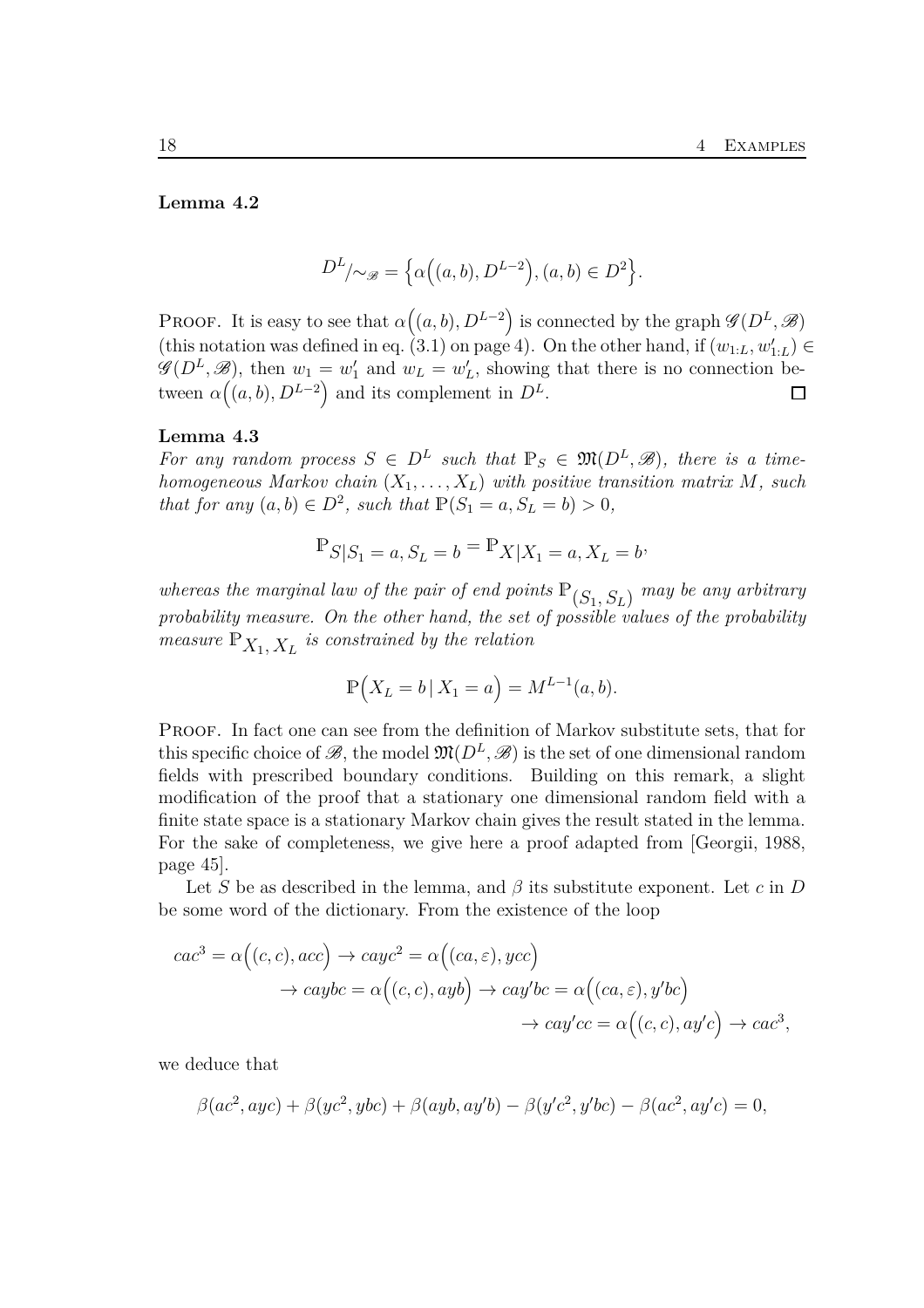so that, for any  $(a, y, y', b) \in D^4$ ,

$$
\beta(ayb, ay'b) = \beta(ac^2, ay'c) + \beta(y'c^2, y'bc) - \beta(ac^2, ayc) - \beta(yc^2, ybc). \tag{4.1}
$$

This means that all the substitute exponents are determined by the subfamily of substitute exponents consisting in

<span id="page-18-0"></span>
$$
\beta(ac^2, abc), \qquad (a, b) \in D^2.
$$

Consider the positive matrix

$$
A(a,b) = \exp[\beta(ac^2, abc)], \qquad (a,b) \in D^2.
$$

According to the Perron-Frobenius theorem, it has a unique p ositive eigenvector  $\left(\psi(a) > 0, a \in D\right)$  of norm  $\|\psi\| = 1$  associated to a real positive eigenvalue  $\lambda$ (which turns out to be its spectral radius). Introduce the matrix

$$
M(a,b) = \lambda^{-1} \psi(a)^{-1} A(a,b) \psi(b).
$$

and remark that it is a positive Markov transition matrix, due to the fact that *ψ* is a positive eigenvector with eigenvalue  $\lambda$ . We see from eq. [\(4.1\)](#page-18-0) that

$$
\beta(ayb, ay'b) = \log\bigg(\frac{M(a, y')M(y', b)}{M(a, y)M(y, b)}\bigg), \qquad (a, b, y, y') \in D^4.
$$

Let  $(X_1, \ldots, X_L)$  be a Markov chain with transition matrix M and initial distribution some (arbitrary) probability measure on *D* with full support. The previous equation shows that  $\mathbb{P}_X \in \mathfrak{M}(D^L,\mathscr{B})$ , with the same substitute exponents as P*S*. From our study of Markov substitute processes, we know that the substitute exponents define the conditional distribution of a Markov substitute process on each component of  $D^L$  / $\sim_{\mathscr{B}}$  of positive probability, these components being described in the previous lemma. We conclude that for any  $(a, b) \in D^2$  such that  $\mathbb{P}\left[S \in \alpha((a, b), D^{L-2})\right] > 0$ , or in other words such that  $\mathbb{P}(S_1 = a, S_L = b) > 0$ ,

$$
\mathbb{P}_{S|S \in \alpha\left((a,b), D^{L-2}\right)} = \mathbb{P}_{X|X \in \alpha\left((a,b), D^{L-2}\right)}
$$

that can also be written as

$$
\mathbb{P}_{S|S_1 = a, S_L = b} = \mathbb{P}_{X|X_1 = a, X_L = b}.
$$

This study shows that the substitute sets of Markov chains have a very specific structure, and therefore that Markov substitute processes form a much richer family of models than Markov chains, while they can still be parametrized as exponential families, ensuring that they have some valuable properties as a statistical model.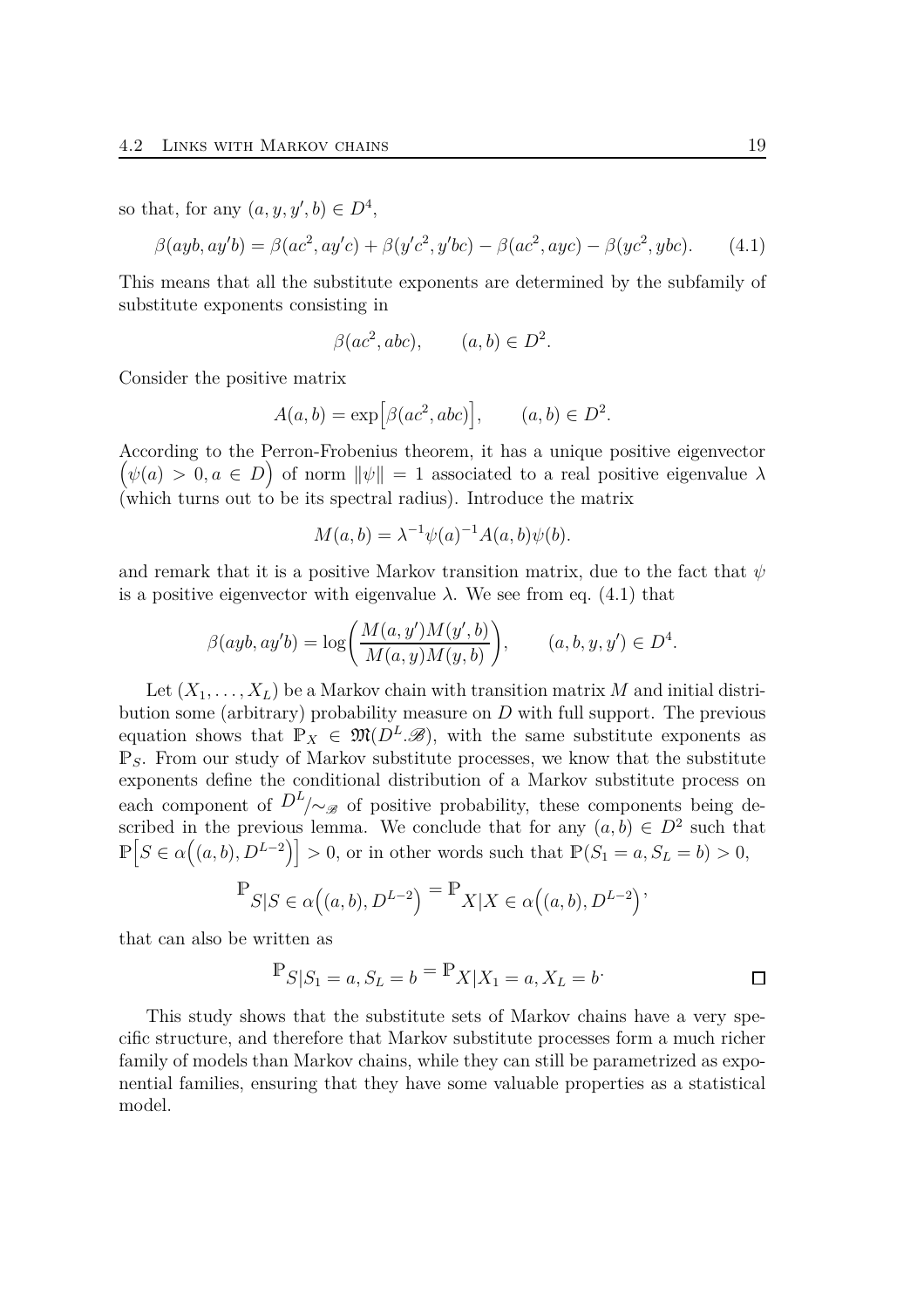## **5 Multi-dimensional extensions**

In this paper we have defined one-dimensional Markov substitute processes and shown that they are an extension of one-dimensional Markov random fields. We can also generalize the notion of a multi-dimensional Markov random field by proposing a definition for multi-dimensional Markov substitute processes.

Let us define first a notion of Markov substitute process indexed by an arbitrary finite set *I*.

#### **Definition 5.1**

*Given a random process*  $S \in D^I$  *indexed by a finite set I*, we will say that  $(J, B)$ ,  $where$  *J* ⊂ *I* and *B* ⊂ *D*<sup>*J*</sup> *is a Markov substitute set when there exists for any*  $y, y' \in B$ , any  $x \in D^{I \setminus J}$  a skew-symmetric substitute exponent  $\beta_J(y, y') \in \mathbb{R}$  such *that*

$$
\mathbb{P}(S_J = y', S_{I \setminus J} = x) = \mathbb{P}(S_J = y, S_{I \setminus J} = x) \exp[\beta_J(y, y')].
$$

When  $I \subset \mathbb{Z}^d$  is part of a *d*-dimensional lattice, one can make the definition translation invariant by imposing that for any  $J \subset I$ ,  $(J, B)$  is a translation invariant Markov substitute set if and only if, for any  $t \in \mathbb{Z}^d$  such that  $t + J \subset I$ ,  $(t+J, B \circ \tau_t)$  is a Markov substitute set in the sense of the above definition, where  $\tau_t(i) = i - t$ , and the substitute exponents are the same in the sense that

$$
\beta_{t+J}(y \circ \tau_t, y' \circ \tau_t) = \beta_J(y, y').
$$

It is easy to see that an obvious reformulation of proposition [3.3](#page-6-0) on page [7](#page-6-0) remains true for these two variants of the definition of Markov substitute sets. (We could also formulate analogous definitions for a process defined on a restricted domain  $\mathscr{D} \subset D^I$ .)

Remark however that these multi-dimensional variants are not properly speaking extensions of the one-dimensional setting, since in the one dimensional case, we can let the Markov substitute sets contain expressions of varying lengths, leading to the modeling of recursive structures. This ability of modeling recursive structures gives a special interest to one-dimensional Markov substitute processes.

## **6 Conclusion**

We presented here a slightly more general definition of Markov substitute processes than in [\[Mainguy, 2014\]](#page-21-0), where it is assumed most of the time that  $\mathscr{D} = D^+$ . We showed the main property of the model, namely that it is for each legitimate choice of support an exponential family. One can show a host of interesting additional properties, some depending on further assumptions on the domain  $\mathscr{D}$ . The model, noticeably, can be viewed as an extension of Markov chains and has deep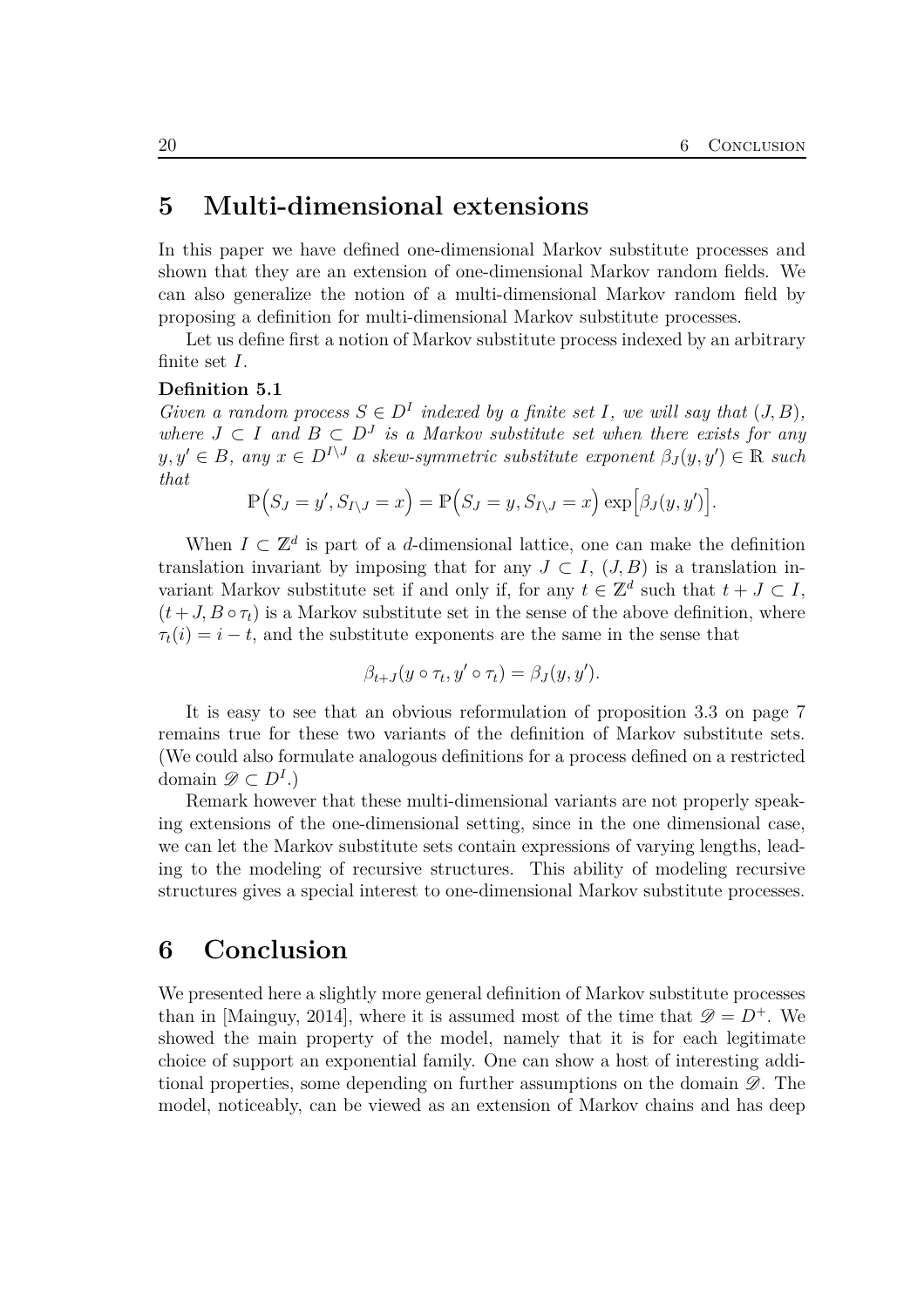connections with context free grammars [\[Chomsky, 1956,](#page-21-4) Chi [and Geman, 1998,](#page-21-5) [Chi, 1999\]](#page-21-6). One can also propose algorithms to select Markov substitute models, estimate their parameters, simulate from them or compute the probability of a given sentence  $s \in D^+$ . We refer to [\[Mainguy, 2014\]](#page-21-0) and to forthcoming publications for more information and insight on Markov substitute processes, a model at the crossroad of statistics and formal grammars.